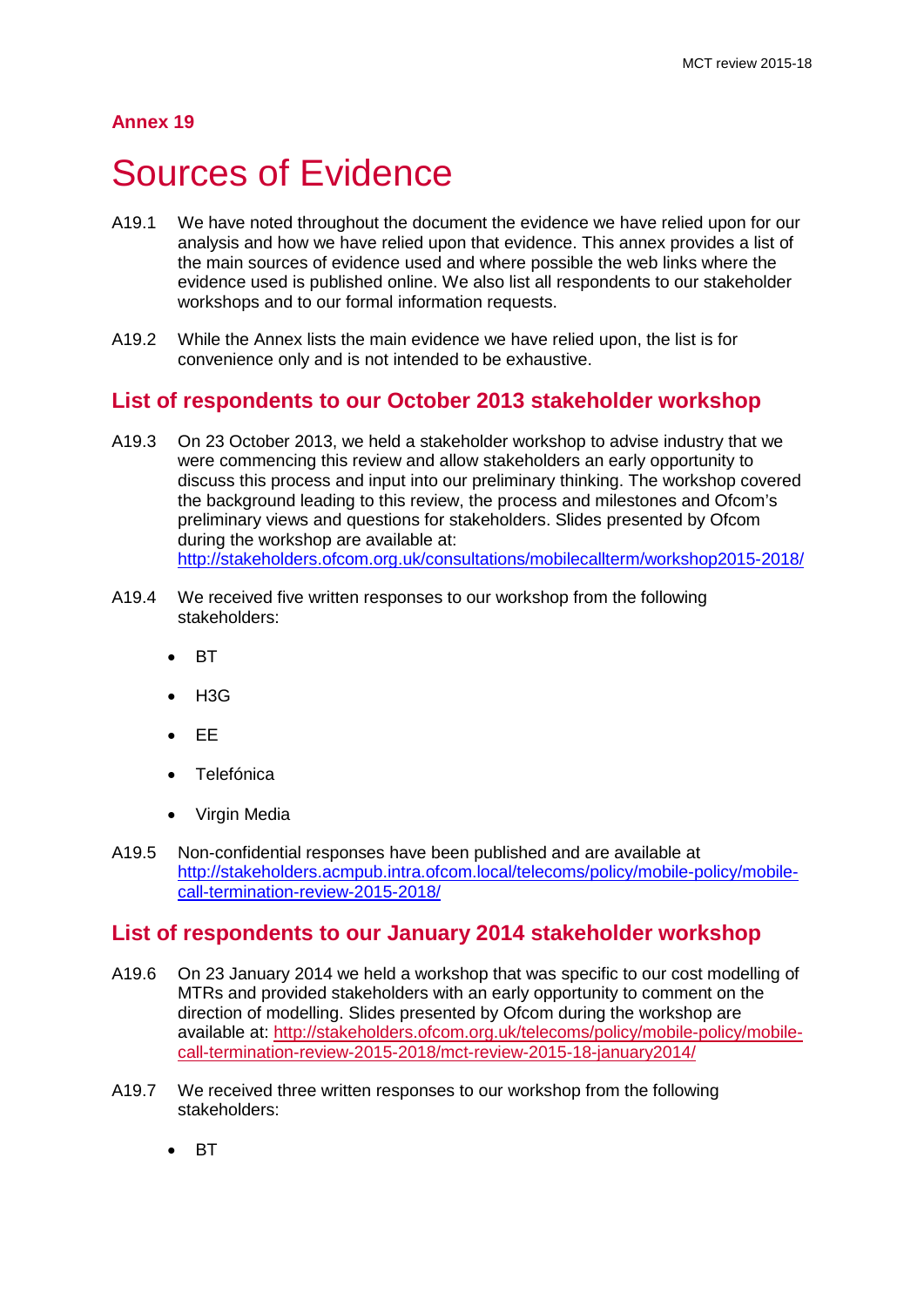- EE
- H3G
- A19.8 Non-confidential responses have been published and are available at [http://stakeholders.ofcom.org.uk/telecoms/policy/mobile-policy/mobile-call](http://stakeholders.ofcom.org.uk/telecoms/policy/mobile-policy/mobile-call-termination-review-2015-2018/responses-jan-2014/)[termination-review-2015-2018/responses-jan-2014/](http://stakeholders.ofcom.org.uk/telecoms/policy/mobile-policy/mobile-call-termination-review-2015-2018/responses-jan-2014/)

# **Information gathering using statutory powers under section 135 of the Act**

- A19.9 During this pre-consultation phase, we have issued a series of notices under section 135 of the Act requiring various CPs to provide specified information as set out in the notice. These information requests are listed below:
- A19.10 Information requests of 8 November 2013, 14 February 2014 and 18 March 2014 regarding the provision of data to inform our cost modelling for the 2014 MCT model. Requests addressed to and responses received from:
	- EE
	- $H3G$
	- **Telefónica**
	- Vodafone
- A19.11 Information requests to identify MCPs which hold mobile number ranges for which they provide mobile voice call termination services and for which they set an MTR, for the purposes of our market definition and SMP analysis. The information request was sent to all companies registered as having been allocated a mobile number range by Ofcom. The requests were sent in several tranches to the MCPs listed below.
	- Information request of 21 November 2013 this information request was sent also for the purposes of an Ofcom own-initiative enforcement programme into compliance by MCPs with SMP conditions M1 and M4 set out in Annex 1 to the March 2011 Statement, as discussed in paragraph 5.104. Requests addressed to and, except where otherwise indicated, responses received from:
		- o 24 Seven Communications Ltd
		- o BT Plc
		- $\circ$  Callax Ltd<sup>[1](#page-1-0)</sup>
		- o Cheers International Sales Ltd
		- o Core Telecom Ltd
		- $\circ$  Euro Thai Exchange Process Company Ltd<sup>[2](#page-1-1)</sup>

<span id="page-1-1"></span><span id="page-1-0"></span> $1$  As explained in paragraph A8.9 of Annex 8, we did not receive a response from this MCP.  $\overline{a}$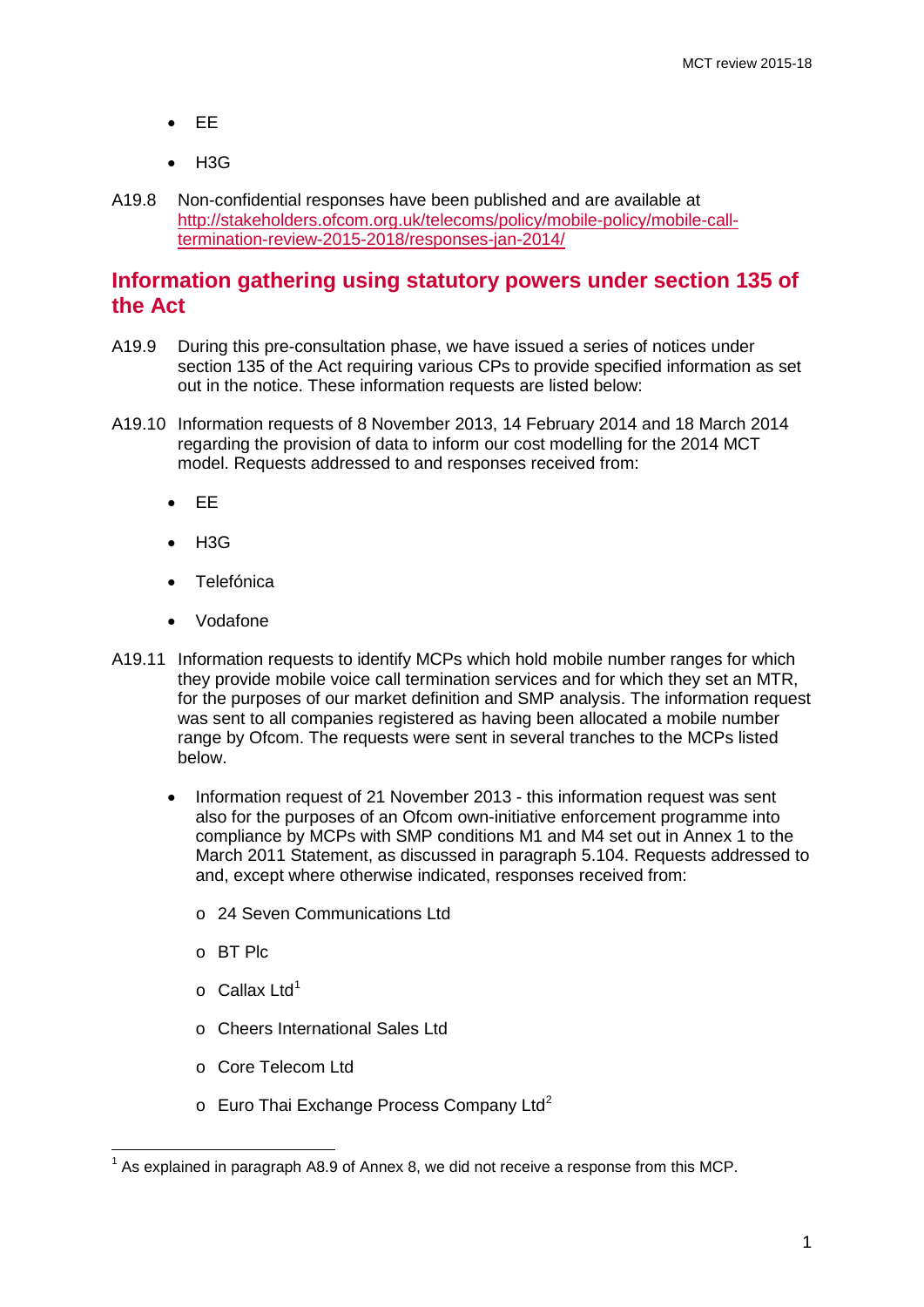- o Icron Network Ltd
- o IV Response Ltd
- o Lycamobile UK Ltd
- o Magrathea Telecommunications Ltd
- o Mars Communications Ltd
- o Mundio Mobile Ltd
- o Nationwide Telephone Assistance Ltd
- o Oxygen8 Communications UK Ltd
- o QX Telecom Ltd
- o Resilient Networks Plc
- o Sky Telecom Ltd
- o Sound Advertising Ltd
- o Stour Marine Ltd
- o Subhan Universal Ltd
- o Swiftnet Ltd
- o Teledesign Ltd
- o Telephony Services Ltd
- o TG Support Ltd
- o Truphone Ltd
- Information requests of 29 November 2013, 2 December 2013, 3 December 2013, 6 December 2013, 12 February 2014, 26 February and 9 April 2014. Requests addressed to and, except where otherwise indicated, responses received from the following MCPs:
	- o 08Direct Ltd
	- o Ace Call Ltd

 $\overline{a}$ 

- o Airwave Solutions Ltd
- $\circ$  Alliance Technologies LLC<sup>[3](#page-2-0)</sup>

 $2$  Euro Thai Exchange Process Company Ltd provided the information requested in our draft section 135 request on a voluntary basis.

<span id="page-2-0"></span> $3$  As explained in paragraph A8.9 of Annex 8, we did not receive a response from this MCP.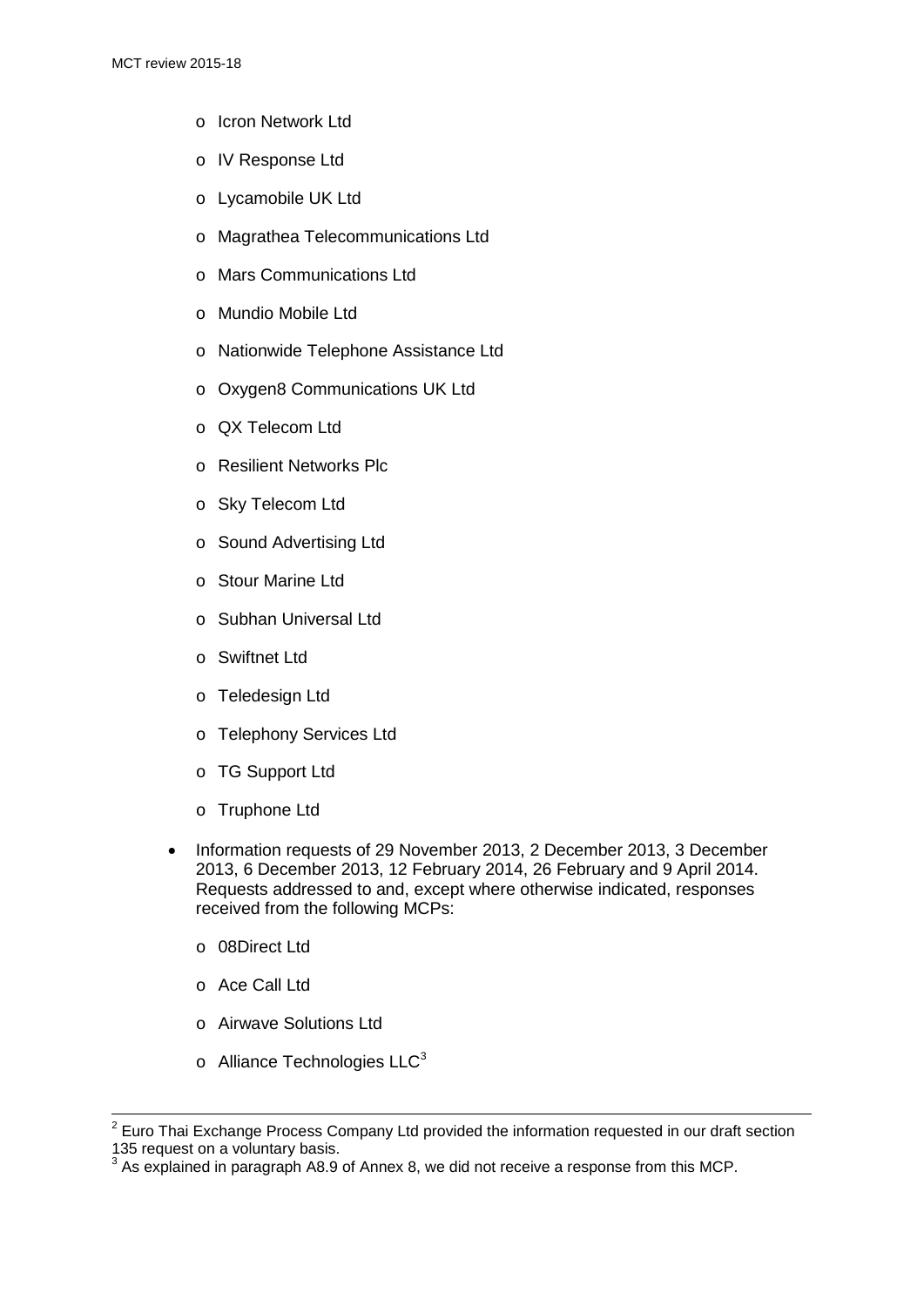- o Andrews & Arnold Ltd
- o (AQ) Ltd
- o Bellingham Telecommunications Ltd
- o BT Onephone Ltd
- o CFL Communications Ltd
- o Citrus Telecommunications Ltd
- o Cloud9 Communications Ltd
- o Compatel Ltd
- o Confabulate Ltd
- o Core Communication Services Ltd
- o Eclipse Tel Ltd
- o Edge Telecom Ltd
- o Equiinet Ltd
- o Esendex Ltd
- o FleXTel Ltd
- o Globecom International Ltd
- o Guernsey Airtel Ltd
- o Hay Systems Ltd
- o Interact Solutions Ltd
- o Invomo Ltd
- o IPV6 Ltd
- o Jersey Airtel Ltd
- o JSC Ingenium (UK) Ltd
- o JT (Guernsey) Ltd
- o JT (Jersey) Ltd
- o LegendTel LLC<sup>[4](#page-3-0)</sup>

 $\overline{a}$ 

o Lifecycle Software Ltd

<span id="page-3-0"></span> $<sup>4</sup>$  As explained in paragraph A8.9 of Annex 8, we did not receive a response from this MCP.</sup>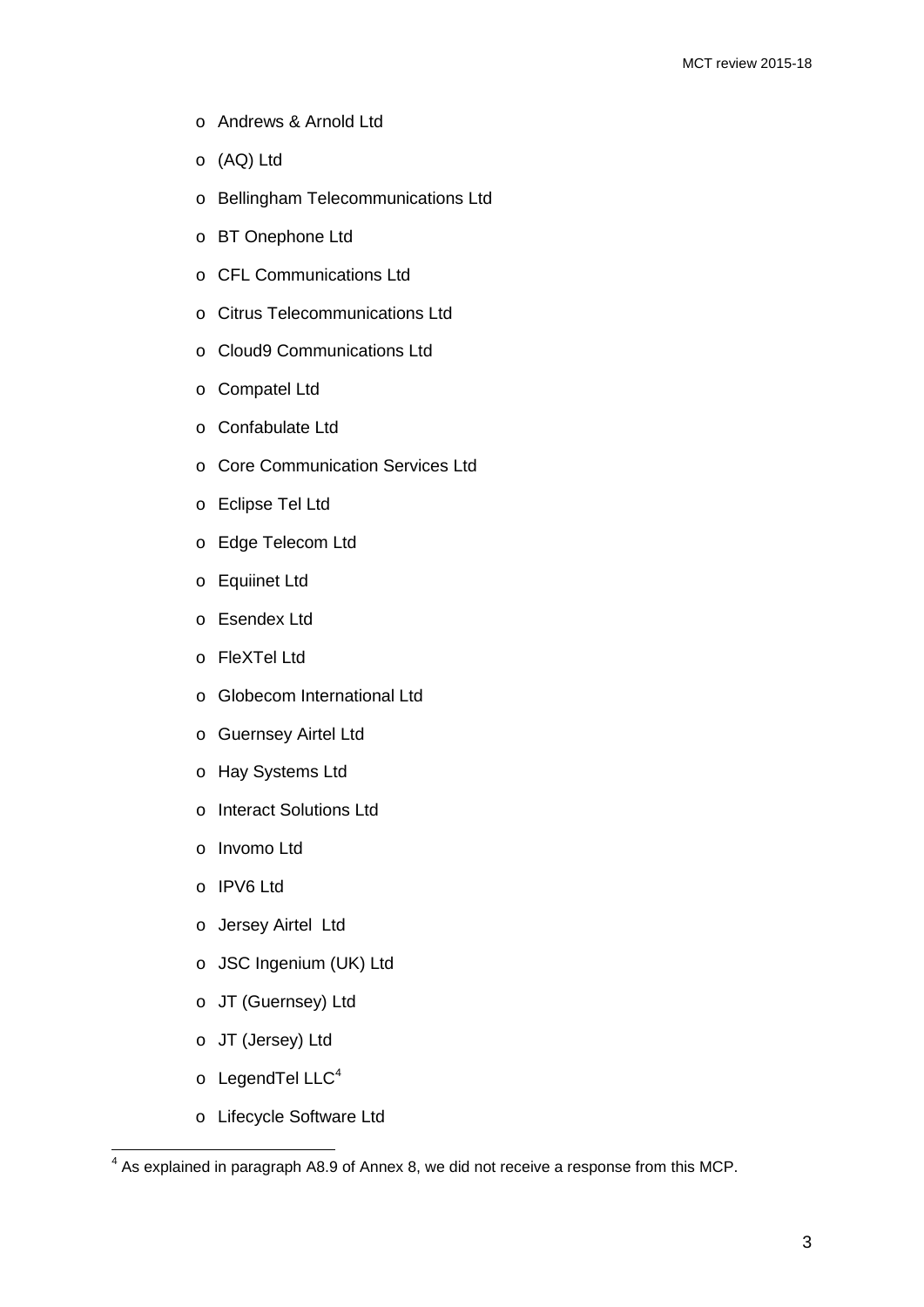- o Limitless Mobile Ltd
- o Lleidanet Services Telematics Ltd
- o Manx Telecom Ltd
- o Marathon Telecom Ltd
- $\circ$  Moonshado Inc<sup>[5](#page-4-0)</sup>
- o Netfuse Telecom Ltd
- o Nextgen Mobile Ltd
- o Nodemax Ltd
- o Orca Digital Ltd
- o Premium O Ltd
- o Premium Routing GmbH
- o Proton Telecom Ltd
- o Rexcom Tech Ltd
- o Spacetel UK Ltd
- o SSE Energy Supply Ltd
- o Sure (Guernsey) Ltd
- o Sure (Isle of Man) Ltd
- o Sure (Jersey) Ltd
- o Synectiv Ltd
- o TalkTalk Communications Ltd
- o Telecom2 Ltd
- o Telecom North America Mobile Inc
- o Teleena UK Ltd
- o Telesign Mobile Ltd
- o Teleware Plc
- $\circ$  Test2date BV<sup>[6](#page-4-1)</sup>

 $\overline{a}$ 

<span id="page-4-0"></span> $\frac{5}{3}$  As explained in paragraph A8.9 of Annex 8, we did not receive a response from this MCP.

<span id="page-4-1"></span> $6$  As explained in paragraph A8.9 of Annex 8, we did not receive a response from this MCP.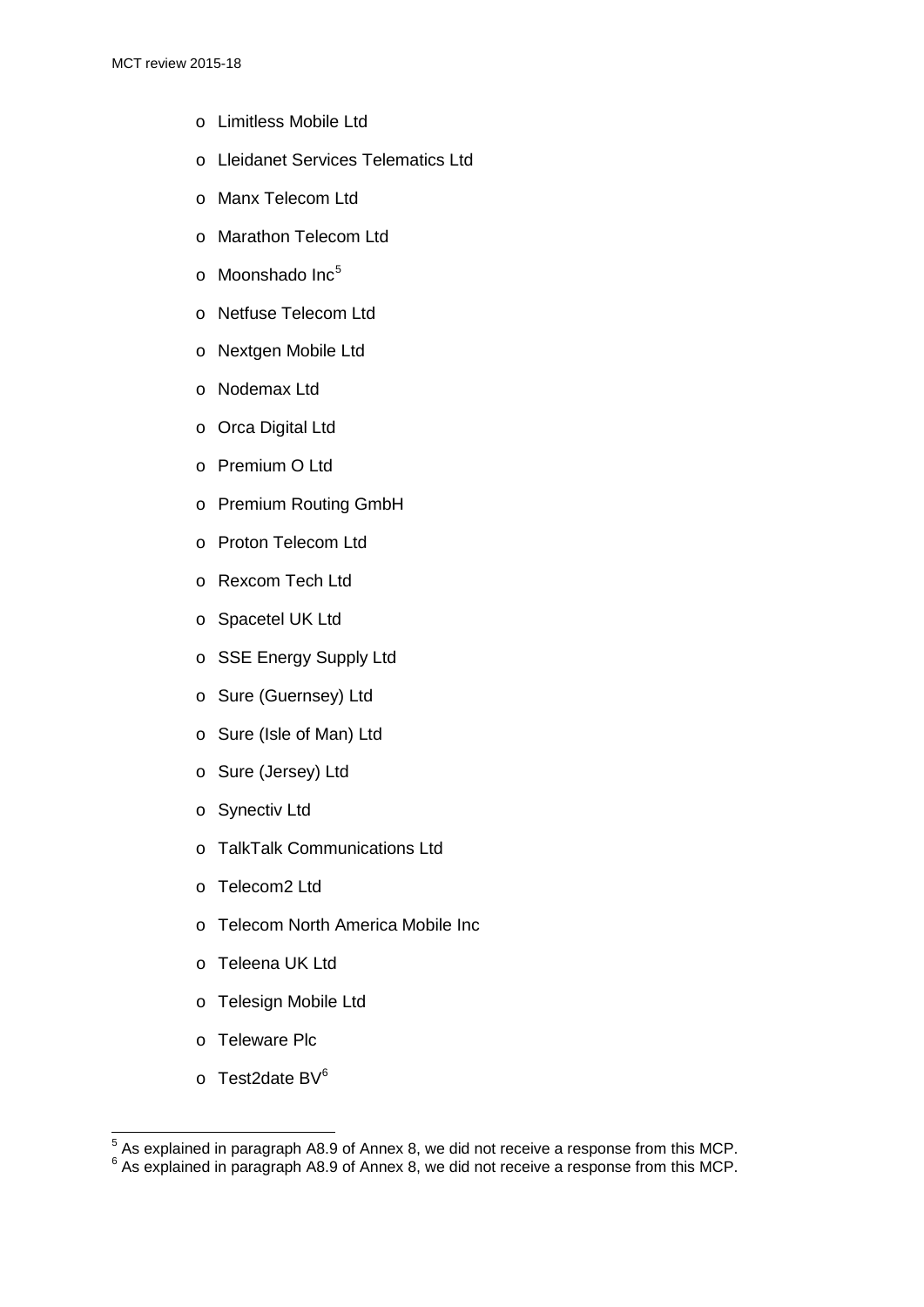- o Tismi BV
- o Titanium Ltd
- o UK Broadband Ltd
- o Virgin Mobile Telecoms Ltd
- o Voicetec Systems Ltd
- o Vortex Telecom Ltd
- o Voxbone SA
- o Wavecrest (UK) Ltd
- o Zap Communications Ltd
- Information requests of 6 March 2014 regarding the provision of data to inform our consideration of what the relevant cost standard would be in the event that significant market power is found in the relevant markets and a charge control is considered an appropriate remedy. Requests addressed to and responses received from:
	- o ASDA Stores Ltd
	- o Core Communication Services Ltd
	- o EE
	- o Giffgaff Ltd
	- o H3G
	- o Lycamobile UK Ltd
	- o Mundio Mobile Ltd
	- o TalkTalk Communications Ltd
	- o Telefónica
	- o Tesco Mobile Ltd
	- o Truphone Ltd
	- o Virgin Media
	- o Vodafone

# **Ofcom documents**

A19.12 Oftel, *Review of the charge control on calls to mobiles*, *A Statement issued by the Director General of Telecommunications on competition in mobile voice call termination and consultation on proposals for a charge control,* 26 September 2001. <http://www.ofcom.org.uk/static/archive/oftel/publications/mobile/ctm0901.pdf>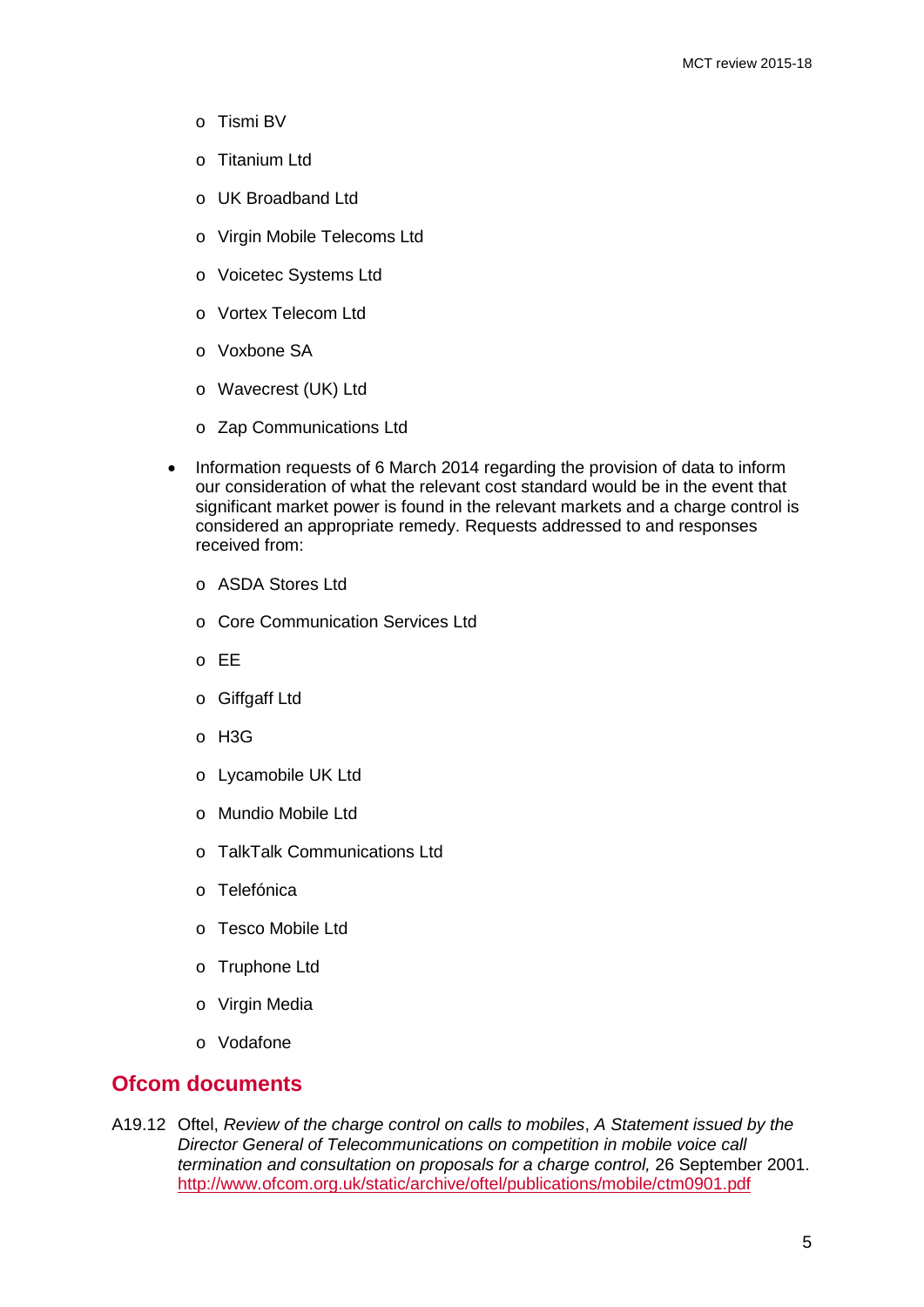- A19.13 Economic depreciation in the Long Run Incremental Cost Model, Oftel 2001 <http://www.ofcom.org.uk/static/archive/oftel/publications/mobile/depr0901.htm>
- A19.14 Ofcom, *Wholesale Mobile Voice Call Termination*, statement, 1 June 2004. [http://stakeholders.ofcom.org.uk/binaries/consultations/mobile\\_call\\_termination/stat](http://stakeholders.ofcom.org.uk/binaries/consultations/mobile_call_termination/statement/Statement_on_Wholesale_Mobi1.pdf) [ement/Statement\\_on\\_Wholesale\\_Mobi1.pdf](http://stakeholders.ofcom.org.uk/binaries/consultations/mobile_call_termination/statement/Statement_on_Wholesale_Mobi1.pdf)
- A19.15 Ofcom, *Better Policy Making, Ofcom's approach to Impact Assessment*, 21 July 2005. [http://stakeholders.ofcom.org.uk/binaries/consultations/better-policy](http://stakeholders.ofcom.org.uk/binaries/consultations/better-policy-making/Better_Policy_Making.pdf)[making/Better\\_Policy\\_Making.pdf](http://stakeholders.ofcom.org.uk/binaries/consultations/better-policy-making/Better_Policy_Making.pdf)
- A19.16 Ofcom, *Mobile call termination*, statement, 27 March 2007. [http://stakeholders.ofcom.org.uk/binaries/consultations/mobile\\_call\\_term/statement/](http://stakeholders.ofcom.org.uk/binaries/consultations/mobile_call_term/statement/statement.pdf) [statement.pdf](http://stakeholders.ofcom.org.uk/binaries/consultations/mobile_call_term/statement/statement.pdf)
- A19.17 Ofcom, *Dispute between Mapesbury Communications and T-Mobile about mobile termination rates*, determination and statement, 20 March 2009. [http://www.ofcom.org.uk/consult/condocs/mapesbury\\_tmobile/statement/mcom\\_det](http://www.ofcom.org.uk/consult/condocs/mapesbury_tmobile/statement/mcom_deter.pdf) [er.pdf](http://www.ofcom.org.uk/consult/condocs/mapesbury_tmobile/statement/mcom_deter.pdf)
- A19.18 Ofcom, *Dispute between Cable & Wireless and T-Mobile about mobile termination rates*, final determination and statement, 20 May 2009. [http://stakeholders.ofcom.org.uk/binaries/enforcement/competition-bulletins/closed](http://stakeholders.ofcom.org.uk/binaries/enforcement/competition-bulletins/closed-cases/all-closed-cases/cw_01004/cwdispute.pdf)[cases/all-closed-cases/cw\\_01004/cwdispute.pdf](http://stakeholders.ofcom.org.uk/binaries/enforcement/competition-bulletins/closed-cases/all-closed-cases/cw_01004/cwdispute.pdf)
- A19.19 Ofcom, *Wholesale mobile voice call termination, Preliminary consultation on future regulation*, consultation, 20 May 2009. [http://stakeholders.ofcom.org.uk/binaries/consultations/mobilecallterm/summary/mo](http://stakeholders.ofcom.org.uk/binaries/consultations/mobilecallterm/summary/mobile_call_term.pdf) [bile\\_call\\_term.pdf](http://stakeholders.ofcom.org.uk/binaries/consultations/mobilecallterm/summary/mobile_call_term.pdf)
- A19.20 Ofcom, *Wholesale mobile voice call termination, Market Review, Volume 2 – Main consultation*, consultation, 1 April 2010. [http://stakeholders.ofcom.org.uk/binaries/consultations/wmctr/summary/wmvct\\_con](http://stakeholders.ofcom.org.uk/binaries/consultations/wmctr/summary/wmvct_consultation.pdf) [sultation.pdf](http://stakeholders.ofcom.org.uk/binaries/consultations/wmctr/summary/wmvct_consultation.pdf)
- A19.21 Ofcom, *Determination to resolve a dispute between Stour Marine and O2 about termination rates*, final determination, 11 June 2010. [http://stakeholders.ofcom.org.uk/consultations/draft\\_deter\\_stour\\_marine\\_o2/final\\_d](http://stakeholders.ofcom.org.uk/consultations/draft_deter_stour_marine_o2/final_determination/) [etermination/](http://stakeholders.ofcom.org.uk/consultations/draft_deter_stour_marine_o2/final_determination/)
- A19.22 Ofcom, *Statement on variation of 900 MHz and 1800 MHz Wireless Telegraphy Act licences*, statement, 6 January 2011. [http://stakeholders.ofcom.org.uk/binaries/consultations/900-1800mhz-wireless](http://stakeholders.ofcom.org.uk/binaries/consultations/900-1800mhz-wireless-telegraphy/statement/Statement.pdf)[telegraphy/statement/Statement.pdf.](http://stakeholders.ofcom.org.uk/binaries/consultations/900-1800mhz-wireless-telegraphy/statement/Statement.pdf)
- A19.23 Ofcom, *Wholesale mobile voice call termination*, statement, 15 March 2011. [http://stakeholders.ofcom.org.uk/binaries/consultations/mtr/statement/MCT\\_stateme](http://stakeholders.ofcom.org.uk/binaries/consultations/mtr/statement/MCT_statement.pdf) [nt.pdf](http://stakeholders.ofcom.org.uk/binaries/consultations/mtr/statement/MCT_statement.pdf)
- A19.24 Ofcom, *Price controls for wholesale ISDN30 services, Consultation on the form and level of price controls on Openreach wholesale ISDN30 services*, consultation, 1 April 2011. [http://stakeholders.ofcom.org.uk/binaries/consultations/isdn30-](http://stakeholders.ofcom.org.uk/binaries/consultations/isdn30-2011/summary/isdn30-2011.pdf) [2011/summary/isdn30-2011.pdf](http://stakeholders.ofcom.org.uk/binaries/consultations/isdn30-2011/summary/isdn30-2011.pdf)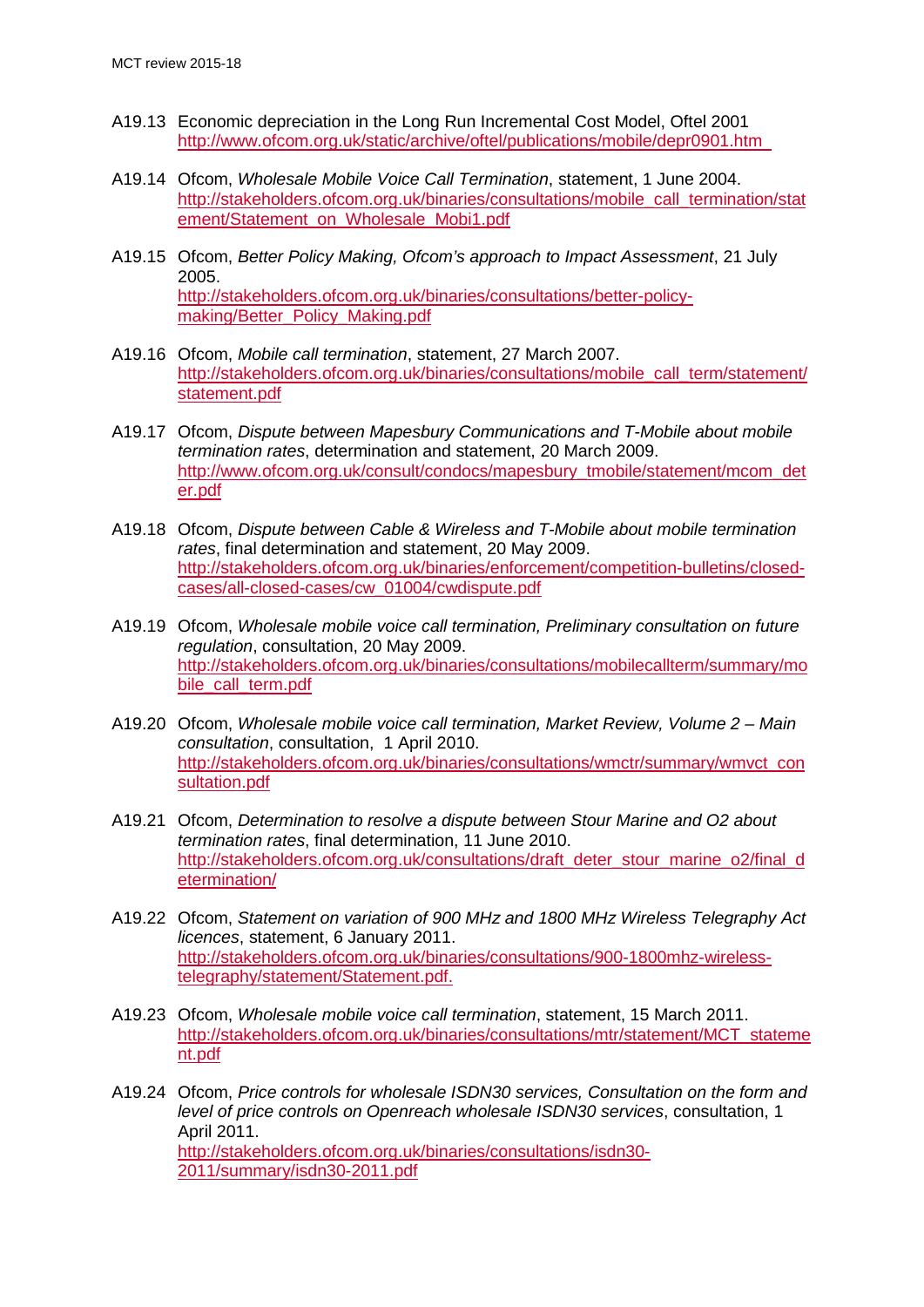- A19.25 Ofcom, *Wholesale mobile call termination: Guidance on dispute resolution in relation to fair and reasonable charges,* statement, 5 April 2011. <http://stakeholders.ofcom.org.uk/binaries/consultations/mtr/statement/guidance.pdf>
- A19.26 Ofcom, *Modification of SMP conditions contained in Ofcom's Notification under section 48(1) and 79(4) of the Communications Act 2003 of 15th March 2011*, 25 October 2011. [http://stakeholders.ofcom.org.uk/binaries/consultations/mtr/MCT\\_SMP\\_Modification](http://stakeholders.ofcom.org.uk/binaries/consultations/mtr/MCT_SMP_Modification.pdf) [.pdf](http://stakeholders.ofcom.org.uk/binaries/consultations/mtr/MCT_SMP_Modification.pdf)
- A19.27 Ofcom, *Explanatory Note accompanying Ofcom's Modification of the Mobile Call Termination SMP Conditions*, 25 October 2011. [http://stakeholders.ofcom.org.uk/binaries/consultations/mtr/MCT\\_SMP\\_Modification](http://stakeholders.ofcom.org.uk/binaries/consultations/mtr/MCT_SMP_Modification-note.pdf) [-note.pdf](http://stakeholders.ofcom.org.uk/binaries/consultations/mtr/MCT_SMP_Modification-note.pdf)
- A19.28 Ofcom, *Revised MCT Cost Model accompanying Modification to SMP Conditions*. <http://www.ofcom.org.uk/static/wmvct-model/model-2011.html>
- A19.29 Ofcom, *Mobile call termination, Adoption of revisions to SMP Conditions in accordance with the directions of the Competition Appeal Tribunal of 8 May 2012*, 10 May 2012. [http://stakeholders.ofcom.org.uk/binaries/consultations/mtr/statement/smp\\_conditio](http://stakeholders.ofcom.org.uk/binaries/consultations/mtr/statement/smp_conditions.pdf) [ns.pdf](http://stakeholders.ofcom.org.uk/binaries/consultations/mtr/statement/smp_conditions.pdf)
- A19.30 Ofcom, *Assessment of future mobile competition and award of 800 MHz and 2.6 GHz,* statement, 24 July 2012. [http://stakeholders.ofcom.org.uk/binaries/consultations/award-](http://stakeholders.ofcom.org.uk/binaries/consultations/award-800mhz/statement/statement.pdf)[800mhz/statement/statement.pdf](http://stakeholders.ofcom.org.uk/binaries/consultations/award-800mhz/statement/statement.pdf)
- *A19.31* Ofcom, *The award of 800 MHz and 2.6 GHz spectrum – Annexes, Information Memorandum*, 24 July 2012. [http://stakeholders.ofcom.org.uk/binaries/consultations/award-](http://stakeholders.ofcom.org.uk/binaries/consultations/award-800mhz/statement/IM2.pdf)[800mhz/statement/IM2.pdf](http://stakeholders.ofcom.org.uk/binaries/consultations/award-800mhz/statement/IM2.pdf)
- A19.32 Ofcom, *Decision to vary Everything Everywhere's 1800 MHz spectrum licences to allow use of LTE and WiMax technologies*, summary, 21 August 2012. [http://stakeholders.ofcom.org.uk/consultations/variation-1800mhz-lte](http://stakeholders.ofcom.org.uk/consultations/variation-1800mhz-lte-wimax/statement)[wimax/statement](http://stakeholders.ofcom.org.uk/consultations/variation-1800mhz-lte-wimax/statement)
- A19.33 Ofcom, *Review of the fixed narrowband services markets, Consultation on the proposed markets, market power determinations and remedies*, consultation, 5 February 2013. [http://stakeholders.ofcom.org.uk/binaries/consultations/nmr-](http://stakeholders.ofcom.org.uk/binaries/consultations/nmr-2013/summary/NMR_Consultation.pdf)[2013/summary/NMR\\_Consultation.pdf](http://stakeholders.ofcom.org.uk/binaries/consultations/nmr-2013/summary/NMR_Consultation.pdf)
- A19.34 Ofcom, *Business connectivity market review – final statement*, 28 March 2013. [http://stakeholders.ofcom.org.uk/consultations/business-connectivity-mr/final](http://stakeholders.ofcom.org.uk/consultations/business-connectivity-mr/final-statement/)[statement/](http://stakeholders.ofcom.org.uk/consultations/business-connectivity-mr/final-statement/)
- A19.35 Ofcom, *Statement on the Requests for Variation of 900 MHz, 1800 MHz and 2100 MHz Mobile Licences,* statement, 9 July 2013. [http://stakeholders.ofcom.org.uk/binaries/consultations/variation-900-1800-](http://stakeholders.ofcom.org.uk/binaries/consultations/variation-900-1800-2100/statement/statement.pdf) [2100/statement/statement.pdf](http://stakeholders.ofcom.org.uk/binaries/consultations/variation-900-1800-2100/statement/statement.pdf)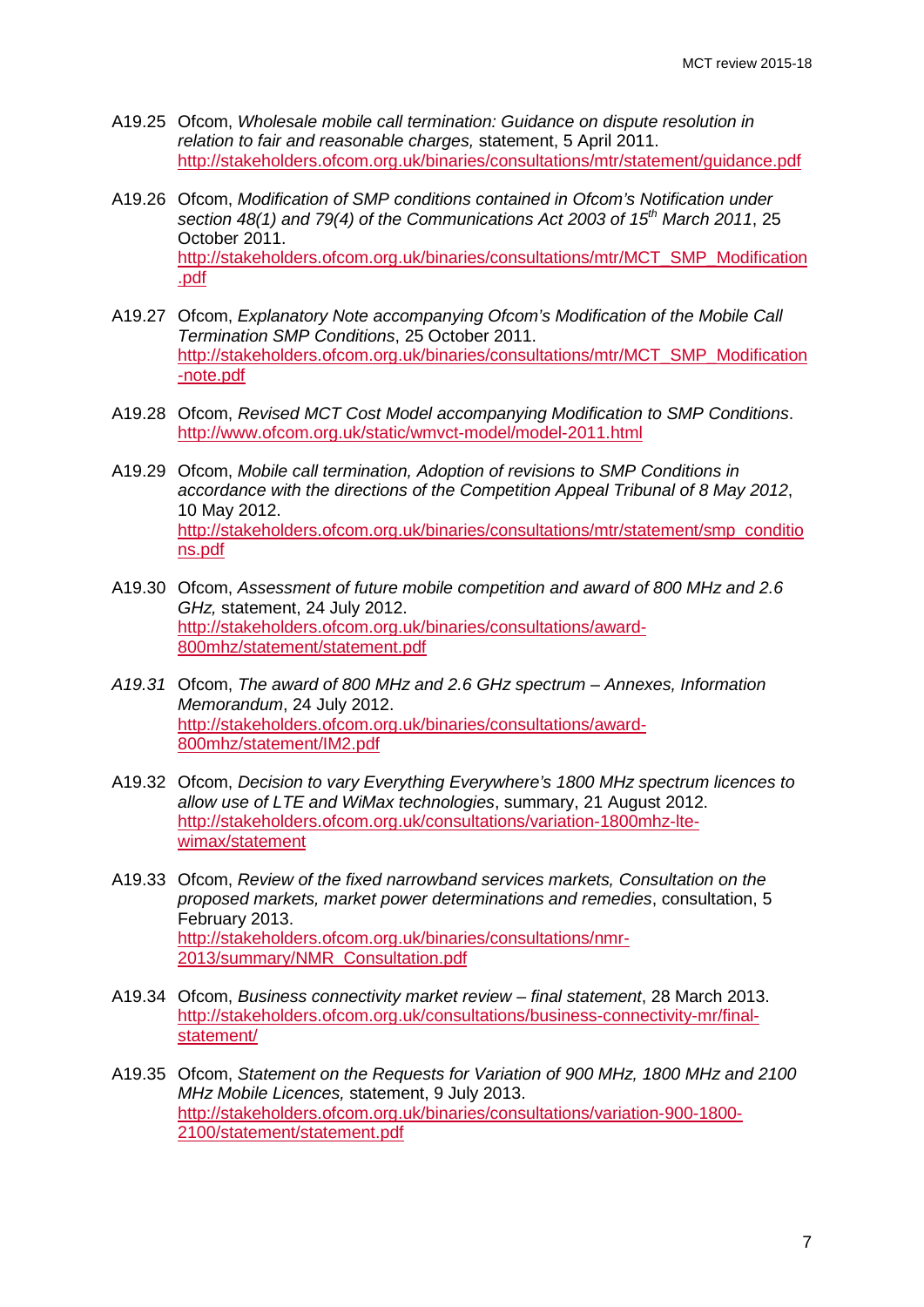- A19.36 Ofcom, *Fixed access market reviews: Approach to setting LLU and WLR Charge Controls*, consultation, 11 July 2013. [http://stakeholders.ofcom.org.uk/binaries/consultations/llu-wlr-cc-](http://stakeholders.ofcom.org.uk/binaries/consultations/llu-wlr-cc-13/summary/LLU_WLR_CC_2014.pdf)[13/summary/LLU\\_WLR\\_CC\\_2014.pdf](http://stakeholders.ofcom.org.uk/binaries/consultations/llu-wlr-cc-13/summary/LLU_WLR_CC_2014.pdf)
- A19.37 Ofcom, *Review of the fixed narrowband services markets, Statement on the proposed markets, market power determinations and remedies*, statement, 26 September 2013. [http://stakeholders.ofcom.org.uk/binaries/consultations/nmr-](http://stakeholders.ofcom.org.uk/binaries/consultations/nmr-2013/statement/Final_Statement.pdf)[2013/statement/Final\\_Statement.pdf](http://stakeholders.ofcom.org.uk/binaries/consultations/nmr-2013/statement/Final_Statement.pdf)
- A19.38 Ofcom, *Annual licence fees for 900 MHz and 1800 MHz spectrum*, consultation, 10 October 2013. [http://stakeholders.ofcom.org.uk/binaries/consultations/900-1800-mhz](http://stakeholders.ofcom.org.uk/binaries/consultations/900-1800-mhz-fees/summary/900-1800-fees.pdf)[fees/summary/900-1800-fees.pdf.](http://stakeholders.ofcom.org.uk/binaries/consultations/900-1800-mhz-fees/summary/900-1800-fees.pdf)
- A19.39 Ofcom, *The National Telephone Numbering Plan,* 13 December 2013. [http://stakeholders.ofcom.org.uk/binaries/telecoms/numbering/Numbering\\_Plan\\_De](http://stakeholders.ofcom.org.uk/binaries/telecoms/numbering/Numbering_Plan_Dec_2013.pdf) [c\\_2013.pdf](http://stakeholders.ofcom.org.uk/binaries/telecoms/numbering/Numbering_Plan_Dec_2013.pdf)
- A19.40 Ofcom, *Draft MCT Model*, 17 January 2014. [http://stakeholders.ofcom.org.uk/telecoms/policy/mobile-policy/mobile-call](http://stakeholders.ofcom.org.uk/telecoms/policy/mobile-policy/mobile-call-termination-review-2015-2018/mct-review-2015-18-january2014/draft-MCT-model/)[termination-review-2015-2018/mct-review-2015-18-january2014/draft-MCT-model/](http://stakeholders.ofcom.org.uk/telecoms/policy/mobile-policy/mobile-call-termination-review-2015-2018/mct-review-2015-18-january2014/draft-MCT-model/)
- A19.41 Ofcom, *Fixed access market reviews: wholesale local access, wholesale fixed analogue exchange lines, ISDN2 and ISDN30 – Volume 2: LLU and WLR Charge Controls*, draft statement, 19 May 2014. [http://stakeholders.ofcom.org.uk/binaries/telecoms/ga/fixed-access-market-reviews-](http://stakeholders.ofcom.org.uk/binaries/telecoms/ga/fixed-access-market-reviews-2014/draftstatement/volume2.pdf)[2014/draftstatement/volume2.pdf](http://stakeholders.ofcom.org.uk/binaries/telecoms/ga/fixed-access-market-reviews-2014/draftstatement/volume2.pdf)
- A19.42 Ofcom, *Fixed access market reviews: wholesale local access, wholesale fixed analogue exchange lines, ISDN2 and ISDN30 – Annexes*, draft statement, 19 May 2014. [http://stakeholders.ofcom.org.uk/binaries/telecoms/ga/fixed-access-market-reviews-](http://stakeholders.ofcom.org.uk/binaries/telecoms/ga/fixed-access-market-reviews-2014/draftstatement/annexes.pdf)[2014/draftstatement/annexes.pdf](http://stakeholders.ofcom.org.uk/binaries/telecoms/ga/fixed-access-market-reviews-2014/draftstatement/annexes.pdf)

# **Competition Commission documents**

- A19.43 *Vodafone, O2, Orange and T-Mobile – Reports on references under section 13 of the Telecommunications Act 1984 on the charges made by Vodafone, O2, Orange and T-Mobile for terminating calls from fixed and mobile networks, Volume 1: Summary and Conclusions,* December 2002. [http://www.ofcom.org.uk/static/archive/oftel/publications/mobile/ctm\\_2003/ctm1.pdf](http://www.ofcom.org.uk/static/archive/oftel/publications/mobile/ctm_2003/ctm1.pdf)
- A19.44 C*ompetition Commission report: Stansted Airport Ltd - Q5 price control review*, 'Appendix L: Cost of Capital', 23 October 2008. <http://www.caa.co.uk/docs/5/ergdocs/ccstanstedl.pdf>
- A19.45 *Reference under section 193 of the Communications Act 2003: British Telecommunications plc v Office of Communications (case 1180/3/3/11), Everything Everywhere Limited v Office of Communications (case 1181/3/3/11), Hutchison 3G UK Limited v Office of Communications (case 1182/3/3/11), Vodafone Limited v Office of Communications (case 1183/3/3/11) and Telefónica UK Limited*, Determination, 9 February 2012.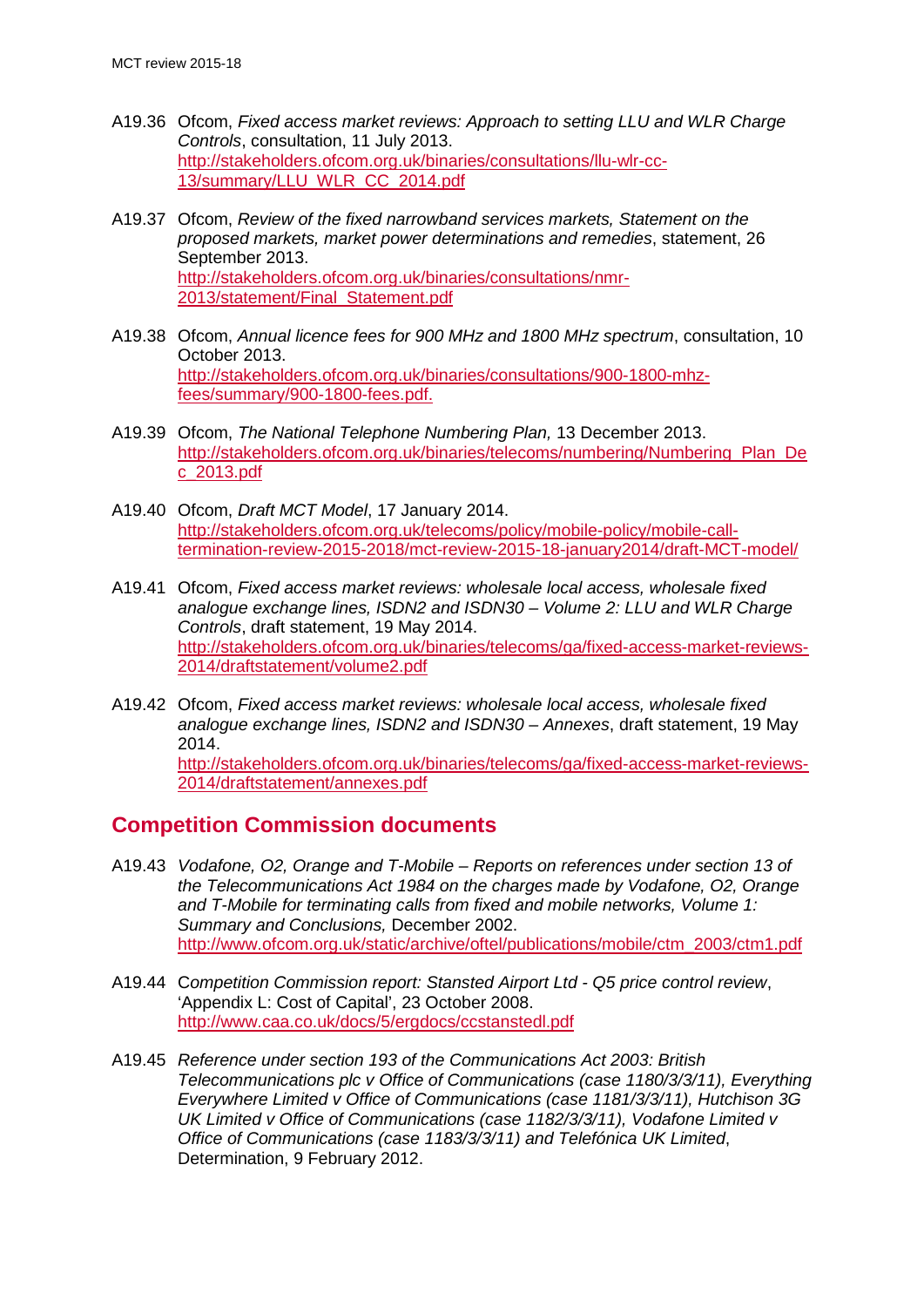[http://www.catribunal.org.uk/files/1.1180-](http://www.catribunal.org.uk/files/1.1180-83_MCT_Determination_Excised_090212.pdf) [83\\_MCT\\_Determination\\_Excised\\_090212.pdf](http://www.catribunal.org.uk/files/1.1180-83_MCT_Determination_Excised_090212.pdf)

A19.46 *Northern Ireland Electricity Limited price determination, A reference under Article 15 of the Electricity (Northern Ireland) Order 1992*, Final determination, 26 March 2014 ('the 2014 NIE Final Determination'). [https://assets.digital.cabinet](https://assets.digital.cabinet-office.gov.uk/media/535a5768ed915d0fdb000003/NIE_Final_determination.pdf)[office.gov.uk/media/535a5768ed915d0fdb000003/NIE\\_Final\\_determination.pdf.](https://assets.digital.cabinet-office.gov.uk/media/535a5768ed915d0fdb000003/NIE_Final_determination.pdf)

# **Competition Appeal Tribunal judgments**

- A19.47 *British Telecommunications plc v Office of Communications (case 1180/3/3/11), Everything Everywhere Limited v Office of Communications (case 1181/3/3/11), Hutchison 3G UK Limited v Office of Communications (case 1182/3/3/11), Vodafone Limited v Office of Communications (case 1183/3/3/11) and Telefónica UK Limited ([2012] CAT 11),* judgment of the CAT of 3 May 2012. [http://www.catribunal.org.uk/files/1180-83\\_MCT\\_Judgment\\_030512.pdf](http://www.catribunal.org.uk/files/1180-83_MCT_Judgment_030512.pdf)
- A19.48 *British Telecommunications plc v Office of Communications (case 1180/3/3/11), Everything Everywhere Limited v Office of Communications (case 1181/3/3/11), Hutchison 3G UK Limited v Office of Communications (case 1182/3/3/11), Vodafone Limited v Office of Communications (case 1183/3/3/11) and Telefónica UK Limited ([2012] CAT 11),* order of the CAT of 8 May 2012. [http://www.catribunal.org.uk/files/1180-83\\_MCT\\_Order\\_080512.pdf](http://www.catribunal.org.uk/files/1180-83_MCT_Order_080512.pdf)
- A19.49 *British Telecommunications plc (Wholesale Broadband Access Charge Control) v Office of Communications* (case 1187/3/3/11), judgment of the CAT of 22 June 2012. [http://www.catribunal.org.uk/237-7278/1187-3-3-11-British-Telecommunications-plc-](http://www.catribunal.org.uk/237-7278/1187-3-3-11-British-Telecommunications-plc-Wholesale-Broadband-Access-Charge-Control.html)[Wholesale-Broadband-Access-Charge-Control.html](http://www.catribunal.org.uk/237-7278/1187-3-3-11-British-Telecommunications-plc-Wholesale-Broadband-Access-Charge-Control.html)

# **Court of Appeal judgments**

- A19.50 *Hutchison 3G UK Limited V Ofcom [2008] CAT 11*, 20 May 2008. [http://www.catribunal.org.uk/files/Jdg\\_CAT11\\_1083\\_H3G\\_200508.pdf](http://www.catribunal.org.uk/files/Jdg_CAT11_1083_H3G_200508.pdf)
- A19.51 *Hutchison 3G UK Ltd v Office of Communications [2009] EWCA Civ 683*, 16 July 2009. [http://catribunal.org/files/CofA\\_Judgment\\_1083\\_H36\\_16.07.09.pdf](http://catribunal.org/files/CofA_Judgment_1083_H36_16.07.09.pdf)
- A19.52 *Everything Everywhere Limited v Competition Commission [2013] EWCA Civ 154*, 6 March 2013. [http://www.catribunal.org.uk/files/1180-](http://www.catribunal.org.uk/files/1180-83_MCT_Judgment_Of_The_CofA_060313.pdf) 83 MCT Judgment Of The CofA 060313.pdf.

# **EC documents**

A19.53 *Directive 2002/19/EC of the European Parliament and of the Council of 7 March 2002 on access to, and interconnection of, electronic communications networks and associated facilities (as amended by Directive 2009/140/EC)*, 7 March 2002 ('the Access Directive'). <http://eur-lex.europa.eu/legal-content/EN/TXT/?uri=CELEX:02002L0019-20091219>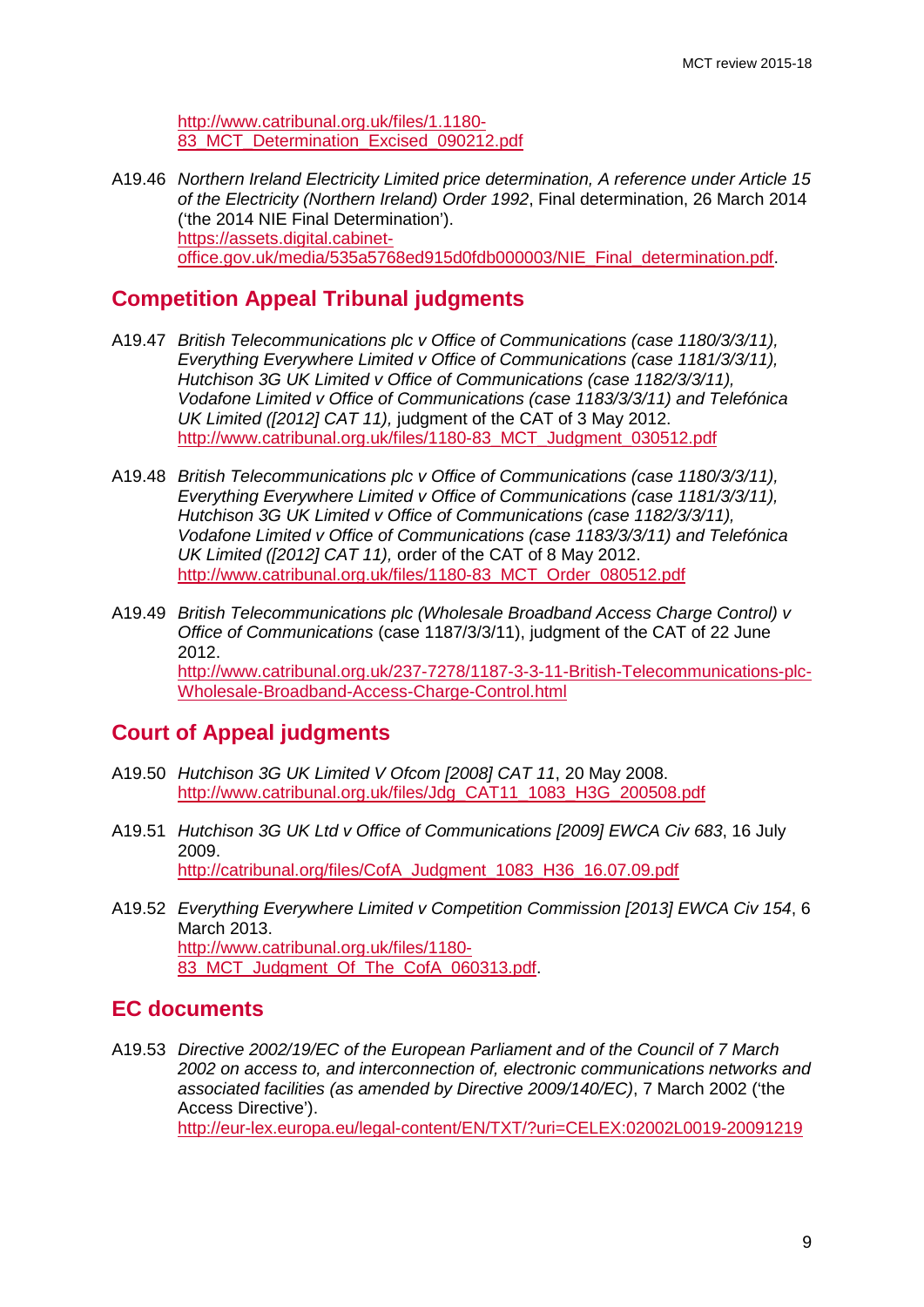- A19.54 *Directive 2002/21/EC of the European Parliament and of the Council of 7 March 2002 on a common regulatory framework for electronic communications networks and services (as amended by Directive 2009/140/EC)*, 7 March 2002 ('the Framework Directive'). [http://eur-lex.europa.eu/legal-content/EN/TXT/PDF/?uri=CELEX:02002L0021-](http://eur-lex.europa.eu/legal-content/EN/TXT/PDF/?uri=CELEX:02002L0021-20091219&qid=1399985618659&from=EN) [20091219&qid=1399985618659&from=EN](http://eur-lex.europa.eu/legal-content/EN/TXT/PDF/?uri=CELEX:02002L0021-20091219&qid=1399985618659&from=EN)
- A19.55 *Directive 2002/22/EC of the European Parliament and of the Council of 7 March 2002 on universal service and users' rights relating to electronic communications networks and services,* 7 March 2002 ('Universal Service Directive'). [http://eur-lex.europa.eu/legal](http://eur-lex.europa.eu/legal-content/EN/TXT/HTML/?uri=CELEX:32002L0022&qid=1398787826393&from=EN)[content/EN/TXT/HTML/?uri=CELEX:32002L0022&qid=1398787826393&from=EN](http://eur-lex.europa.eu/legal-content/EN/TXT/HTML/?uri=CELEX:32002L0022&qid=1398787826393&from=EN)
- A19.56 *Commission guidelines on market analysis and the assessment of significant market power under the Community regulatory framework for electronic communications networks and services (2002/C165/03)*, 11 July 2002 ('the SMP Guidelines'). [http://eur-lex.europa.eu/legal](http://eur-lex.europa.eu/legal-content/EN/TXT/PDF/?uri=CELEX:52002XC0711(02)&qid=1399986405910&from=EN)[content/EN/TXT/PDF/?uri=CELEX:52002XC0711\(02\)&qid=1399986405910&from=](http://eur-lex.europa.eu/legal-content/EN/TXT/PDF/?uri=CELEX:52002XC0711(02)&qid=1399986405910&from=EN) [EN](http://eur-lex.europa.eu/legal-content/EN/TXT/PDF/?uri=CELEX:52002XC0711(02)&qid=1399986405910&from=EN)
- A19.57 *Commission Staff Working Document, Explanatory note, Accompanying document to the Commission Recommendation on Relevant Product and Service Markets within the electronic communications sector susceptible to ex ante regulation in accordance with Directive 2002/21/EC of the European Parliament and of the Council on a common regulatory framework for electronic communications and services (Second Edition)*, 13 November 2007 ('Explanatory Note to the 2007 EC Recommendation'). [https://ec.europa.eu/digital-agenda/sites/digital](https://ec.europa.eu/digital-agenda/sites/digital-agenda/files/sec_2007_1483_2_0.pdf)[agenda/files/sec\\_2007\\_1483\\_2\\_0.pdf](https://ec.europa.eu/digital-agenda/sites/digital-agenda/files/sec_2007_1483_2_0.pdf)
- A19.58 *Commission Recommendation of 17 December 2007 on relevant product and service markets within the electronic communications sector susceptible to ex ante regulation in accordance with Directive 2002/21/EC of the European Parliament and of the Council on a common regulatory framework for electronic communications networks and services (2007/879/EC)*, 17 December 2007 ('2007 EC Recommendation'). [http://eur-lex.europa.eu/legal](http://eur-lex.europa.eu/legal-content/EN/TXT/PDF/?uri=CELEX:32007H0879&qid=1399986405910&from=EN)[content/EN/TXT/PDF/?uri=CELEX:32007H0879&qid=1399986405910&from=EN](http://eur-lex.europa.eu/legal-content/EN/TXT/PDF/?uri=CELEX:32007H0879&qid=1399986405910&from=EN)
- A19.59 *Commission Recommendation of 7 May 2009 on the Regulatory Treatment of Fixed and Mobile Termination Rates in the EU (2009/396/EC)*, 7 May 2009 ('2009 EC Recommendation'). [http://eur](http://eur-lex.europa.eu/LexUriServ/LexUriServ.do?uri=OJ:L:2009:124:0067:0074:EN:PDF)[lex.europa.eu/LexUriServ/LexUriServ.do?uri=OJ:L:2009:124:0067:0074:EN:PDF](http://eur-lex.europa.eu/LexUriServ/LexUriServ.do?uri=OJ:L:2009:124:0067:0074:EN:PDF)
- A19.60 *Commission Staff Working Document accompanying the Commission Recommendation on the Regulatory Treatment of Fixed and Mobile Termination Rates in the EU, Explanatory note*, 7 May 2009 ('Explanatory note to the 2009 EC Recommendation'). [http://ec.europa.eu/governance/impact/ia\\_carried\\_out/docs/ia\\_2009/sec\\_2009\\_060](http://ec.europa.eu/governance/impact/ia_carried_out/docs/ia_2009/sec_2009_0600_en.pdf) [0\\_en.pdf](http://ec.europa.eu/governance/impact/ia_carried_out/docs/ia_2009/sec_2009_0600_en.pdf)
- A19.61 *Regulation (EC) No 1211/2009 of the European Parliament and of the Council of 25 November 2009 establishing the Body of European Regulators for Electronic*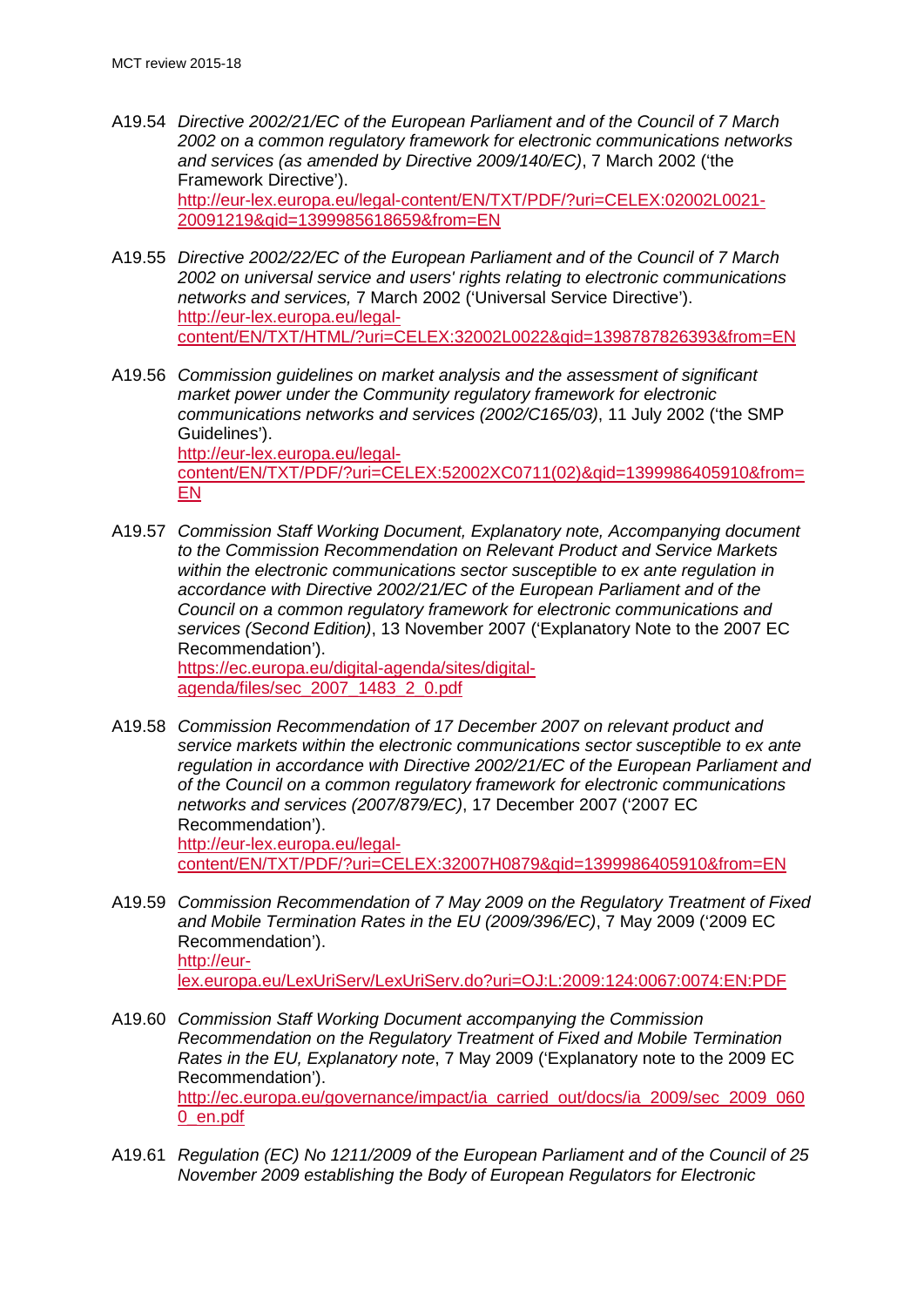*Communications (BEREC) and the Office*, 25 November 2009 ('the BEREC Regulation'). [http://eur-](http://eur-lex.europa.eu/LexUriServ/LexUriServ.do?uri=OJ:L:2009:337:0001:0010:EN:PDF)

[lex.europa.eu/LexUriServ/LexUriServ.do?uri=OJ:L:2009:337:0001:0010:EN:PDF](http://eur-lex.europa.eu/LexUriServ/LexUriServ.do?uri=OJ:L:2009:337:0001:0010:EN:PDF)

- A19.62 Draft revised EC Recommendation on relevant markets, 24 March 2014. Available at: [http://ec.europa.eu/digital-agenda/en/news/commission-requests-berec-opinion](http://ec.europa.eu/digital-agenda/en/news/commission-requests-berec-opinion-draft-revised-recommendation-relevant-markets)[draft-revised-recommendation-relevant-markets](http://ec.europa.eu/digital-agenda/en/news/commission-requests-berec-opinion-draft-revised-recommendation-relevant-markets)
- A19.63 Draft Explanatory note to the EC's Draft Revised Recommendation on Relevant Markets, 24 March 2014. Available at: [http://ec.europa.eu/digital-agenda/en/news/commission-requests-berec-opinion](http://ec.europa.eu/digital-agenda/en/news/commission-requests-berec-opinion-draft-revised-recommendation-relevant-markets)[draft-revised-recommendation-relevant-markets](http://ec.europa.eu/digital-agenda/en/news/commission-requests-berec-opinion-draft-revised-recommendation-relevant-markets)
- A19.64 The Treaty on European Union and the Treaty on the Functioning of the European Union (consolidated versions), 30 March 2010. [http://eur](http://eur-lex.europa.eu/LexUriServ/LexUriServ.do?uri=OJ:C:2010:083:FULL:EN:PDF)[lex.europa.eu/LexUriServ/LexUriServ.do?uri=OJ:C:2010:083:FULL:EN:PDF](http://eur-lex.europa.eu/LexUriServ/LexUriServ.do?uri=OJ:C:2010:083:FULL:EN:PDF)
- A19.65 *Judgement of 24 October 1996, Viho v Commission* (Case C-73/95 P [1996] ECR I-5447. [http://eur](http://eur-lex.europa.eu/LexUriServ/LexUriServ.do?uri=CELEX:61995CJ0073:EN:PDF)[lex.europa.eu/LexUriServ/LexUriServ.do?uri=CELEX:61995CJ0073:EN:PDF](http://eur-lex.europa.eu/LexUriServ/LexUriServ.do?uri=CELEX:61995CJ0073:EN:PDF)

# **UK Legislation**

- A19.66 Communications Act 2003 ('the Act'). <http://www.legislation.gov.uk/ukpga/2003/21/contents>
- A19.67 Competition Act 1998. <http://www.legislation.gov.uk/ukpga/1998/41/contents>
- A19.68 Enterprise Act 2002. <http://www.legislation.gov.uk/ukpga/2002/40/contents>

# **Academic literature**

- A19.69 Khan, 1993, *The Economics of Regulation: Principles and Institutions (5th printing), The MIT Press.*
- A19.70 Rochet, J-C and Tirole, J (2004), 'Defining two-sided markets', mimeo, University of Toulouse.
- A19.71 Armstrong, M & Wright, J (2009) 'Mobile Call Termination', Economic Journal, Royal Economic Society, vol. 119(538).
- A19.72 Genakos, C. and T. Valletti, 2011, 'Testing the "Waterbed" Effect in Mobile Telephony', Journal of the European Economic Association, Vol:9, ISSN:1542- 4774, Pages:1114-1142.
- A19.73 Genakos, C. and T. Valletti, 2011, 'Seesaw in the Air: Interconnection Regulation and the Structure of Mobile Tariffs', Information Economics and Policy, 23(2), 159- 170
- A19.74 Brealey, Myers and Allen, 2013, *Principles of Corporate Finance, 11th Edition.*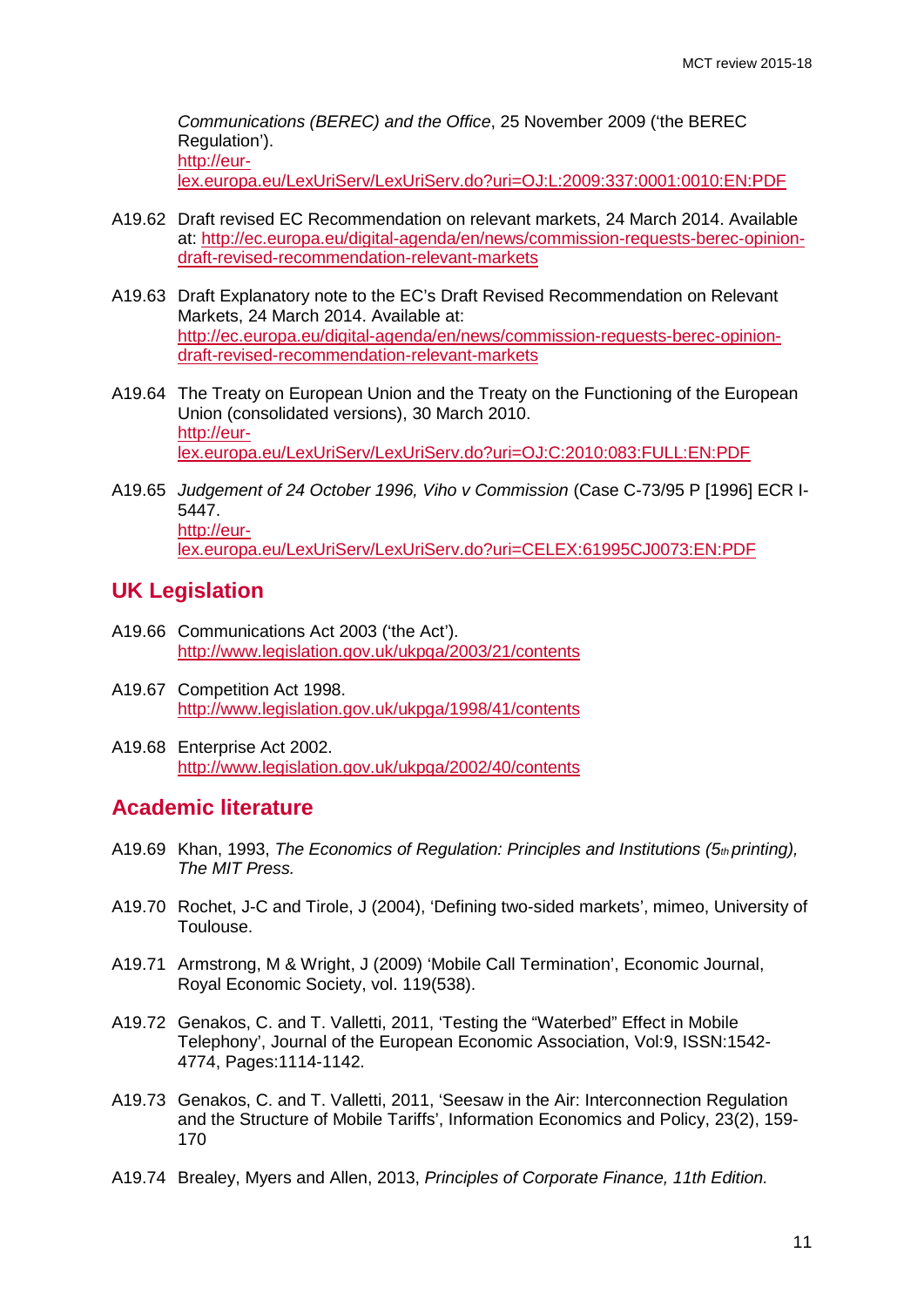A19.75 Genakos, C. and T. Valletti, 2014, 'Evaluating a decade of mobile termination rate regulation', December 2013. Working paper available at: <ftp://www.ceistorvergata.it/repec/rpaper/RP303.pdf>

# **Ofcom research**

- *A19.76* Ofcom, *The Communications Market 2007*, '4 Telecommunications', 23 August 2007. <http://stakeholders.ofcom.org.uk/binaries/research/cmr/telecoms1.pdf>
- A19.77 Jigsaw Research (on behalf of Ofcom), 'Mobile Calling Patterns Research', Annex 10.2 of *Wholesale mobile voice call termination* (consultation), 20 May 2009. [http://stakeholders.ofcom.org.uk/binaries/consultations/mobilecallterm/annexes/ann](http://stakeholders.ofcom.org.uk/binaries/consultations/mobilecallterm/annexes/annex10_2.pdf) [ex10\\_2.pdf](http://stakeholders.ofcom.org.uk/binaries/consultations/mobilecallterm/annexes/annex10_2.pdf)
- *A19.78* Ofcom, *Ofcom Technology Tracker Wave 1 2011 - Main Set,* published 5 May 2011. [http://www.ofcom.org.uk/static/marketdataresearch/statistics/main\\_set.pdf](http://www.ofcom.org.uk/static/marketdataresearch/statistics/main_set.pdf)
- A19.79 Ofcom, *The Consumer Experience of 2012, Telecoms, internet, digital broadcasting and post*, policy evaluation report, 8 January 2013. [http://stakeholders.ofcom.org.uk/binaries/research/consumer-experience/tce-](http://stakeholders.ofcom.org.uk/binaries/research/consumer-experience/tce-12/Consumer_Experience_Policy_1.pdf)[12/Consumer\\_Experience\\_Policy\\_1.pdf](http://stakeholders.ofcom.org.uk/binaries/research/consumer-experience/tce-12/Consumer_Experience_Policy_1.pdf)
- A19.80 Ofcom, *Communications Market Report 2013*, 1 August 2013. [http://stakeholders.ofcom.org.uk/binaries/research/cmr/cmr13/2013\\_UK\\_CMR.pdf](http://stakeholders.ofcom.org.uk/binaries/research/cmr/cmr13/2013_UK_CMR.pdf)
- A19.81 Ofcom, *Technology Tracker Wave 2 2013*, published September 2013*.*  [http://stakeholders.ofcom.org.uk/binaries/research/statistics/2013Sept/Ofcom\\_Tech](http://stakeholders.ofcom.org.uk/binaries/research/statistics/2013Sept/Ofcom_Technologyw2-2013.pdf) [nologyw2-2013.pdf](http://stakeholders.ofcom.org.uk/binaries/research/statistics/2013Sept/Ofcom_Technologyw2-2013.pdf)
- A19.82 Ofcom, *Infrastructure Report, 2013 Update,* 24 October 2013 (updated on 6 December 2013). [http://stakeholders.ofcom.org.uk/binaries/research/telecoms-research/infrastructure](http://stakeholders.ofcom.org.uk/binaries/research/telecoms-research/infrastructure-report/IRU_2013.pdf)[report/IRU\\_2013.pdf](http://stakeholders.ofcom.org.uk/binaries/research/telecoms-research/infrastructure-report/IRU_2013.pdf)
- A19.83 Ofcom, *'Bill Shock' in the contract mobile phone market*, online research report, November 2013. [http://stakeholders.ofcom.org.uk/binaries/research/telecoms-research/bill](http://stakeholders.ofcom.org.uk/binaries/research/telecoms-research/bill-shock/Ofcom-Billshock-2013.pdf)[shock/Ofcom-Billshock-2013.pdf](http://stakeholders.ofcom.org.uk/binaries/research/telecoms-research/bill-shock/Ofcom-Billshock-2013.pdf)
- A19.84 Ofcom, Ofcom Technology Tracker Wave 3 2013, published January 2014. [http://stakeholders.ofcom.org.uk/binaries/research/statistics/2014Jan/Ofcom\\_Techn](http://stakeholders.ofcom.org.uk/binaries/research/statistics/2014Jan/Ofcom_Technology_Tracker_data_tables_for_publication_Wave_3_2013.pdf) [ology\\_Tracker\\_data\\_tables\\_for\\_publication\\_Wave\\_3\\_2013.pdf](http://stakeholders.ofcom.org.uk/binaries/research/statistics/2014Jan/Ofcom_Technology_Tracker_data_tables_for_publication_Wave_3_2013.pdf)
- A19.85 Ofcom, *The Consumer Experience of 2013*, January 2014 [http://stakeholders.ofcom.org.uk/binaries/research/consumer-experience/tce-](http://stakeholders.ofcom.org.uk/binaries/research/consumer-experience/tce-13/TCE_Research_final.pdf)[13/TCE\\_Research\\_final.pdf](http://stakeholders.ofcom.org.uk/binaries/research/consumer-experience/tce-13/TCE_Research_final.pdf)
- A19.86 Ofcom, *Technology Tracker data tables Wave 1 2014*, published April 2014. <http://stakeholders.ofcom.org.uk/binaries/research/statistics/2014apr/2014w1.pdf>
- A19.87 Ofcom, *Telecommunications market data tables Q4 2013*, 24 April 2014. <http://stakeholders.ofcom.org.uk/binaries/research/cmr/telecoms/Q4-2013.pdf>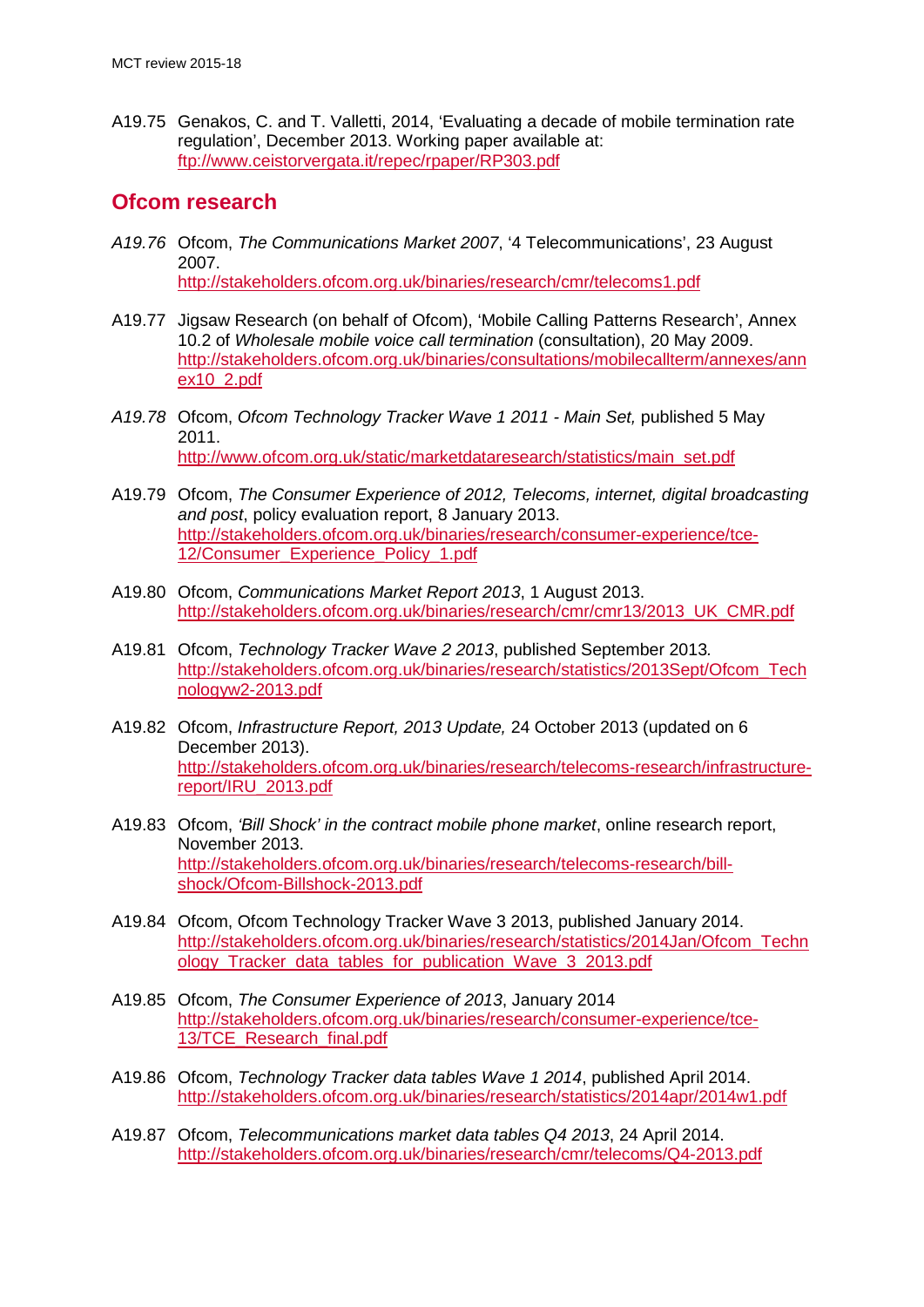# **Website articles**

A19.88 Ofcom [\(www.ofcom.org.uk\)](http://www.ofcom.org.uk/)

- News Releases, *Ofcom announces winners of the 4G mobile auction,* [http://media.ofcom.org.uk/2013/02/20/ofcom-announces-winners-of-the-4g](http://media.ofcom.org.uk/2013/02/20/ofcom-announces-winners-of-the-4g-mobile-auction/)[mobile-auction/](http://media.ofcom.org.uk/2013/02/20/ofcom-announces-winners-of-the-4g-mobile-auction/)
- Telecoms numbering, *Proposed Numbering Withdrawals,* <http://stakeholders.ofcom.org.uk/telecoms/numbering/proposed-withdrawals/>
- Analyst relations, *Regulated Prices,*  <http://media.ofcom.org.uk/analysts/regulated-prices/>
- Enforcement, *Ofcom own initiative enforcement programme into wholesale mobile call termination rates, CW/ 01115/11/13,* [http://stakeholders.ofcom.org.uk/enforcement/competition-bulletins/open](http://stakeholders.ofcom.org.uk/enforcement/competition-bulletins/open-cases/all-open-cases/cw_01115/)[cases/all-open-cases/cw\\_01115/](http://stakeholders.ofcom.org.uk/enforcement/competition-bulletins/open-cases/all-open-cases/cw_01115/)

A19.89 O2 [\(www.O2.co.uk\)](http://www.o2.co.uk/)

- *Pay and Go,* <http://www.o2.co.uk/tariffs/payandgo>
- *Help and Support: Pay and Go,* [http://www.o2.co.uk/help/pay-and-go/pay-and](http://www.o2.co.uk/help/pay-and-go/pay-and-go-go-go)[go-go-go](http://www.o2.co.uk/help/pay-and-go/pay-and-go-go-go)
- *O2 first to switch on new superfast 3G 900 MHz network*, [http://news.o2.co.uk/?press-release=o2-first-to-switch-on-new-superfast-3g-](http://news.o2.co.uk/?press-release=o2-first-to-switch-on-new-superfast-3g-900mhz-network)[900mhz-network](http://news.o2.co.uk/?press-release=o2-first-to-switch-on-new-superfast-3g-900mhz-network)
- *TU Go*, <http://www.o2.co.uk/apps/tu-go>
- A19.90 Orange [\(www.orange.co.uk\)](http://www.orange.co.uk/)
	- *Tiny Top Ups,* <http://more-from.orange.co.uk/activate/tiny-top-ups/>

A19.91 EE [\(www.ee.co.uk\)](http://www.ee.co.uk/)

- *Sharer Bundles,* <http://explore.ee.co.uk/shared-4gee-plans>
- *EE Doubling 4G Network speeds and pushing the pace of UK mobile innovation,* [https://explore.ee.co.uk/our-company/newsroom/ee-doubling-4g-network-speeds](https://explore.ee.co.uk/our-company/newsroom/ee-doubling-4g-network-speeds-and-pushing-the-pace-of-uk-mobile-innovation)[and-pushing-the-pace-of-uk-mobile-innovation.](https://explore.ee.co.uk/our-company/newsroom/ee-doubling-4g-network-speeds-and-pushing-the-pace-of-uk-mobile-innovation)

A19.92 Vodafone [\(www.vodafone.co.uk\)](http://www.vodafone.co.uk/)

• *Vodafone 4G: Signal and Frequencies Explained*, [http://blog.vodafone.co.uk/2013/11/05/vodafone-4g-signal-and-frequencies](http://blog.vodafone.co.uk/2013/11/05/vodafone-4g-signal-and-frequencies-explained/)[explained/](http://blog.vodafone.co.uk/2013/11/05/vodafone-4g-signal-and-frequencies-explained/)

A19.93 Three [\(www.three.co.uk\)](http://www.three.co.uk/)

• *Skype*, [http://support.three.co.uk/SRVS/CGI-](http://support.three.co.uk/SRVS/CGI-BIN/WEBISAPI.DLL?Command=New,Kb=Mobile,Ts=Mobile,T=Article,varset_cat=internetapps,varset_subcat=3585,Case=obj(3843))[BIN/WEBISAPI.DLL?Command=New,Kb=Mobile,Ts=Mobile,T=Article,varset\\_cat](http://support.three.co.uk/SRVS/CGI-BIN/WEBISAPI.DLL?Command=New,Kb=Mobile,Ts=Mobile,T=Article,varset_cat=internetapps,varset_subcat=3585,Case=obj(3843)) [=internetapps,varset\\_subcat=3585,Case=obj\(3843\)](http://support.three.co.uk/SRVS/CGI-BIN/WEBISAPI.DLL?Command=New,Kb=Mobile,Ts=Mobile,T=Article,varset_cat=internetapps,varset_subcat=3585,Case=obj(3843))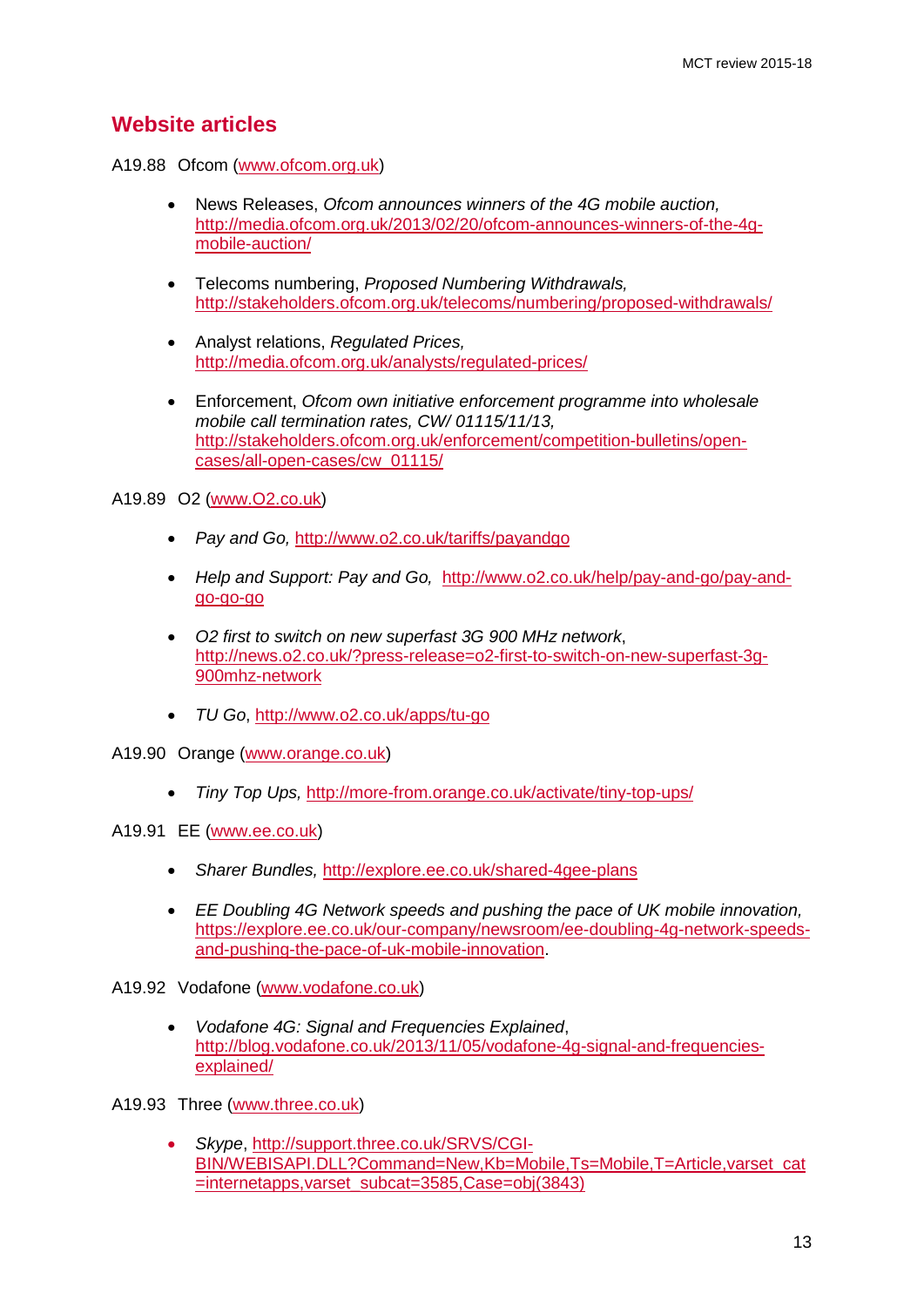- A19.94 TalkTalk [\(www.talktalk.co.uk\)](http://www.talktalk.co.uk/)
	- *100 Mobile Minutes Boost*, [http://sales.talktalk.co.uk/product/boost/11719/100](http://sales.talktalk.co.uk/product/boost/11719/100-mobile-minutes-boost) [mobile-minutes-boost](http://sales.talktalk.co.uk/product/boost/11719/100-mobile-minutes-boost)
	- *Unlimited Mobile Minutes Boost,*  <http://sales.talktalk.co.uk/product/boost/11746/unlimited-mobile-minutes-boost>
	- *TalkTalk launch great value mobile calls product in response to Ofcom cuts in Mobile Termination Rates,* [http://www.talktalkgroup.com/press/press](http://www.talktalkgroup.com/press/press-releases/2011/15-03-2011.aspx)[releases/2011/15-03-2011.aspx](http://www.talktalkgroup.com/press/press-releases/2011/15-03-2011.aspx)

A19.95 BT, Home products and services [\(www.productsandservices.bt.com\)](http://www.productsandservices.bt.com/)

- *Phone and Calling Plans,*  <http://www.productsandservices.bt.com/products/landline/packages>
- A19.96 Sky [\(www.sky.com\)](http://www.sky.com/)
	- *Sky Talk*,<http://www.sky.com/products/broadband-talk/talk/features/>
- A19.97 Virgin Media [\(www.virginmedia.com\)](http://www.virginmedia.com/)
	- *Home phone talk plans*, [http://store.virginmedia.com/phone/about-virgin-media](http://store.virginmedia.com/phone/about-virgin-media-fibre-optic/index.html)[fibre-optic/index.html](http://store.virginmedia.com/phone/about-virgin-media-fibre-optic/index.html)
- A19.98 Plusnet [\(www.plus.net\)](http://www.plus.net/)
	- *Call Costs,* <http://www.plus.net/home-broadband/tariffs/>
- A19.99 Post Office [\(www.postoffice.co.uk\)](http://www.postoffice.co.uk/)
	- *HomePhone*,<http://www.postoffice.co.uk/home-phone>

A19.100WayBack Machine [\(http://archive.org/web/\)](http://archive.org/web/)

- (Virgin Media) *Phone,* [http://web.archive.org/web/20110314162017/http://shop.virginmedia.com/phone.](http://web.archive.org/web/20110314162017/http:/shop.virginmedia.com/phone.html) [html](http://web.archive.org/web/20110314162017/http:/shop.virginmedia.com/phone.html) [Archive date 14 March 2011]
- (Plusnet) *Broadband & Home Phone,*  [http://web.archive.org/web/20110308145537/http://www.plus.net/residential/bundl](http://web.archive.org/web/20110308145537/http:/www.plus.net/residential/bundles.shtml) [es.shtml](http://web.archive.org/web/20110308145537/http:/www.plus.net/residential/bundles.shtml) [Archive date 8 March 2011]
- (Sky) *Broadband & Talk,* [http://web.archive.org/web/20110312095648/http://www.sky.com/shop/broadban](http://web.archive.org/web/20110312095648/http:/www.sky.com/shop/broadband-talk/) [d-talk/](http://web.archive.org/web/20110312095648/http:/www.sky.com/shop/broadband-talk/) [Archive date 12 March 2011]
- (Post Office) *Home Phone,*  [http://web.archive.org/web/20101227005332/http://www2.postoffice.co.uk/broadb](http://web.archive.org/web/20101227005332/http:/www2.postoffice.co.uk/broadband-phone/home-phone-broadband/home-phone) [and-phone/home-phone-broadband/home-phone](http://web.archive.org/web/20101227005332/http:/www2.postoffice.co.uk/broadband-phone/home-phone-broadband/home-phone) [Archive date 27 December 2010]
- (BT) *Home phone features,*  [http://web.archive.org/web/20110322030855/http://www.productsandservices.bt.c](http://web.archive.org/web/20110322030855/http:/www.productsandservices.bt.com/consumerProducts/displayTopic.do?topicId=31678)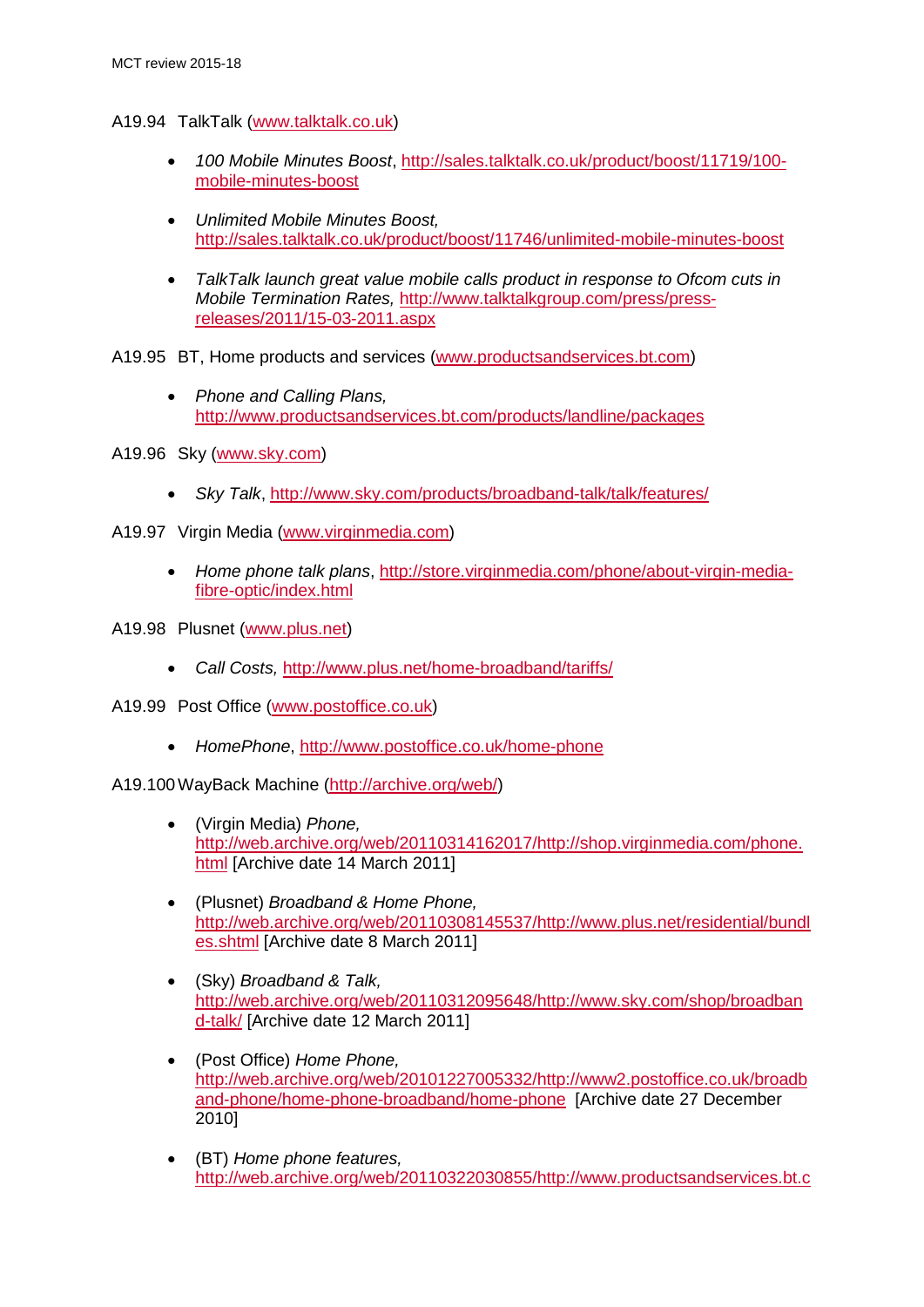[om/consumerProducts/displayTopic.do?topicId=31678](http://web.archive.org/web/20110322030855/http:/www.productsandservices.bt.com/consumerProducts/displayTopic.do?topicId=31678) [Archive date 22 March 2011]

• (Orange) *Orange broadband,*  [http://web.archive.org/web/20110314133157/http://shop.orange.co.uk/broadband/](http://web.archive.org/web/20110314133157/http:/shop.orange.co.uk/broadband/) [#](http://web.archive.org/web/20110314133157/http:/shop.orange.co.uk/broadband/) [Archive date 14 March 2011]

A19.101Skype [\(www.skype.com\)](http://www.skype.com/)

• *Features,* [http://www.skype.com/en/features/#calling](http://www.skype.com/en/features/%23calling)

A19.102About.com [\(www.about.com\)](http://www.about.com/)

• *How many megabytes for one minute of conversation?*  [http://voip.about.com/od/voipbandwidth/f/How-Much-Of-My-Mobile-Data-Plan-](http://voip.about.com/od/voipbandwidth/f/How-Much-Of-My-Mobile-Data-Plan-Does-Voip-Consume.htm)[Does-Voip-Consume.htm](http://voip.about.com/od/voipbandwidth/f/How-Much-Of-My-Mobile-Data-Plan-Does-Voip-Consume.htm)

A19.103OpenCloud [\(www.opencloud.com\)](http://www.opencloud.com/)

• OpenCloud survey: Mobile users show OTT indifference, [http://www.opencloud.com/news/opencloud-survey-mobile-users-show-ott](http://www.opencloud.com/news/opencloud-survey-mobile-users-show-ott-indifference/)[indifference/](http://www.opencloud.com/news/opencloud-survey-mobile-users-show-ott-indifference/)

A19.104Tech Radar [\(www.techradar.com\)](http://www.techradar.com/)

• *Free Facebook Messenger VoIP calls land on UK Android app, report claims,*  [http://www.techradar.com/news/software/applications/free-facebook-messenger](http://www.techradar.com/news/software/applications/free-facebook-messenger-voip-calls-now-hitting-uk-android-app-report-claims-1141221)[voip-calls-now-hitting-uk-android-app-report-claims-1141221](http://www.techradar.com/news/software/applications/free-facebook-messenger-voip-calls-now-hitting-uk-android-app-report-claims-1141221)

A19.105Google Play [\(https://play.google.com\)](https://play.google.com/)

• *Facebook Messenger,*  [https://play.google.com/store/apps/details?id=com.facebook.orca&hl=en\\_GB](https://play.google.com/store/apps/details?id=com.facebook.orca&hl=en_GB)

A19.106Reuters [\(www.reuters.com\)](http://www.reuters.com/)

• *WhatsApp to add voice calls after Facebook acquisition,*  [http://www.reuters.com/article/2014/02/24/us-mobile-world-whatsapp](http://www.reuters.com/article/2014/02/24/us-mobile-world-whatsapp-idUSBREA1N0PT20140224)[idUSBREA1N0PT20140224](http://www.reuters.com/article/2014/02/24/us-mobile-world-whatsapp-idUSBREA1N0PT20140224)

A19.107Appleinsider [\(www.appleinsider.com\)](http://www.appleinsider.com/)

• *iOS 7 beta: FaceTime Audio brings built-in VoIP, free long distance calling to iPhone,* [http://appleinsider.com/articles/13/06/11/ios-7-beta-facetime-audio-could](http://appleinsider.com/articles/13/06/11/ios-7-beta-facetime-audio-could-deal-blow-to-telecoms-with-free-long-distance-calling)[deal-blow-to-telecoms-with-free-long-distance-calling](http://appleinsider.com/articles/13/06/11/ios-7-beta-facetime-audio-could-deal-blow-to-telecoms-with-free-long-distance-calling)

A19.108Companies House [\(http://www.companieshouse.gov.uk/\)](http://www.companieshouse.gov.uk/)

A19.109*T-Mobile Brings Voice over LTE to Seattle,* [http://multimediacapsule.thomsonone.com/t-mobileusa/t-mobile-brings-voice-over](http://multimediacapsule.thomsonone.com/t-mobileusa/t-mobile-brings-voice-over-lte-to-seattle)[lte-to-seattle](http://multimediacapsule.thomsonone.com/t-mobileusa/t-mobile-brings-voice-over-lte-to-seattle)

A19.110AT&T [\(www.att.com\)](http://www.att.com/)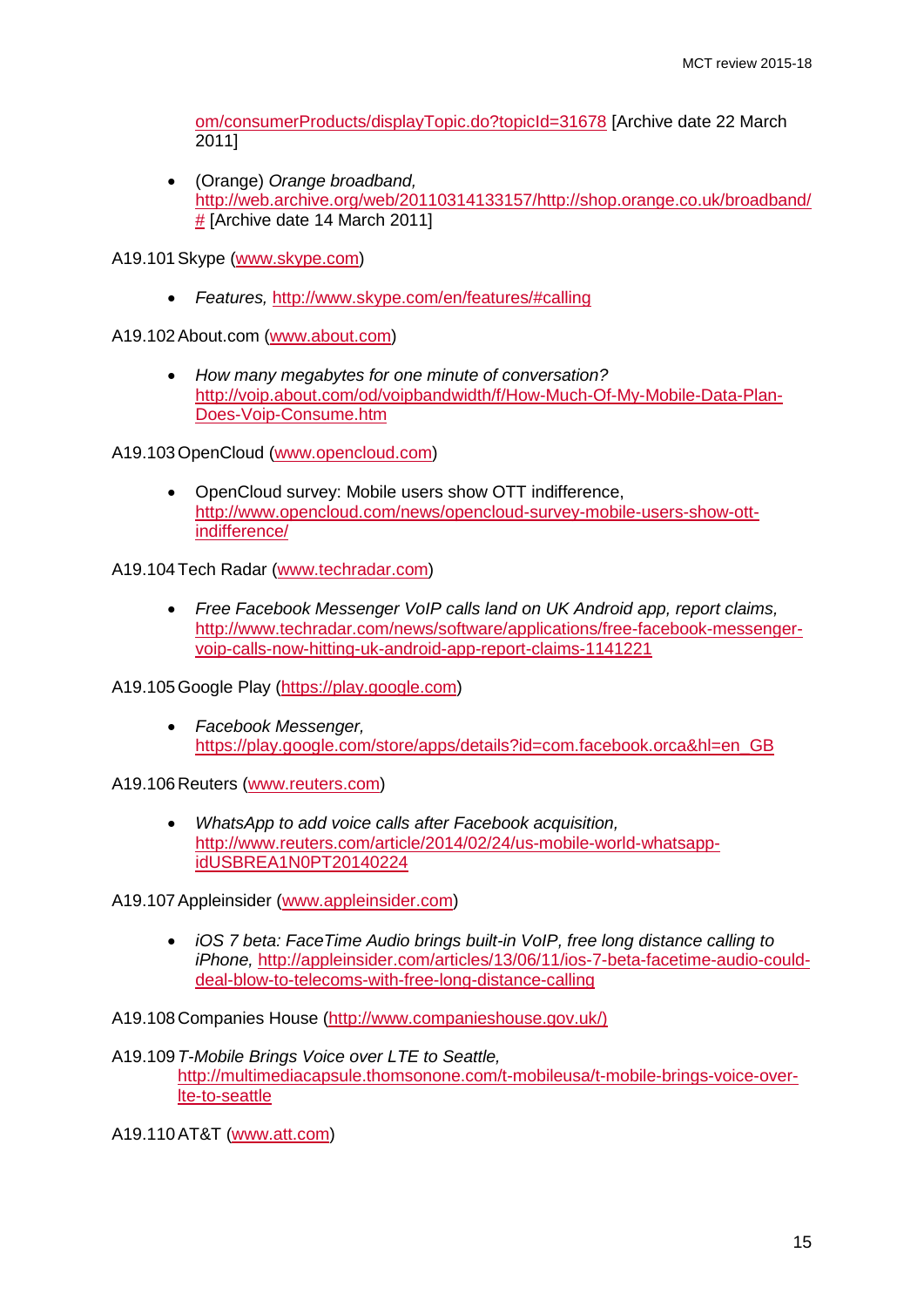• *AT&T HD Voice*, [http://www.att.com/shop/wireless/services/hd](http://www.att.com/shop/wireless/services/hd-voice.html%23fbid=Tx36hSk17_G)[voice.html#fbid=Tx36hSk17\\_G](http://www.att.com/shop/wireless/services/hd-voice.html%23fbid=Tx36hSk17_G)

#### A19.111The Guardian [\(www.theguardian.com\)](http://www.theguardian.com/)

• *EE launches UK's first 4G mobile network*, [http://www.theguardian.com/technology/2012/oct/29/ee-launches-uk-4g-mobile](http://www.theguardian.com/technology/2012/oct/29/ee-launches-uk-4g-mobile-network)[network](http://www.theguardian.com/technology/2012/oct/29/ee-launches-uk-4g-mobile-network)

A19.112TeleAnalysis [\(www.teleanalysis.com\)](http://www.teleanalysis.com/)

• *40 operators to deploy VoLTE,* [http://www.teleanalysis.com/uncategorized/40](http://www.teleanalysis.com/uncategorized/40-operators-in-different-stages-of-volte-deployment-4613.html) [operators-in-different-stages-of-volte-deployment-4613.html](http://www.teleanalysis.com/uncategorized/40-operators-in-different-stages-of-volte-deployment-4613.html)

#### A19.113Bank of England [\(www.bankofengland.co.uk\)](http://www.bankofengland.co.uk/)

• *Monetary Policy Framework,*  [http://www.bankofengland.co.uk/monetarypolicy/Pages/framework/framework.asp](http://www.bankofengland.co.uk/monetarypolicy/Pages/framework/framework.aspx) [x](http://www.bankofengland.co.uk/monetarypolicy/Pages/framework/framework.aspx)

A19.114Channel Islands Competition and Regulatory Authorities [\(www.cicra.gg\)](http://www.cicra.gg/)

• *Licensing Framework,* [http://www.cicra.gg/telecoms/licensee\\_framework.aspx#Licensees](http://www.cicra.gg/telecoms/licensee_framework.aspx%23Licensees)

#### A19.115HMRC [\(www.hmrc.gov.uk\)](http://www.hmrc.gov.uk/)

• *Corporation Tax rates,* <http://www.hmrc.gov.uk/rates/corp.htm>

# **Other documents**

#### **Analysys Mason**

- A19.116Analysys Mason, *The connected consumer survey: voice and messaging*, June 2013.
- A19.117Analysys Mason, *Wireless network traffic worldwide: forecasts and analysis 2013– 2018*, October 2013.
- A19.118Analysys Mason, *Final report for Ofcom: Assessment of the benefits of a change of use of the 700 MHz band to mobile*, 22 May 2014. [http://stakeholders.ofcom.org.uk/binaries/consultations/700MHz/annexes/benefits\\_7](http://stakeholders.ofcom.org.uk/binaries/consultations/700MHz/annexes/benefits_700MHz.pdf) [00MHz.pdf](http://stakeholders.ofcom.org.uk/binaries/consultations/700MHz/annexes/benefits_700MHz.pdf)

#### **Bank of England**

A19.119Bank of England, *Inflation Report,* February 2014. [http://www.bankofengland.co.uk/publications/Documents/inflationreport/2014/ir14fe](http://www.bankofengland.co.uk/publications/Documents/inflationreport/2014/ir14feb.pdf) [b.pdf](http://www.bankofengland.co.uk/publications/Documents/inflationreport/2014/ir14feb.pdf)

#### **BEREC**

A19.120ERG, *Revised ERG working paper on the SMP concept for the new regulatory framework*, ERG (03) 09rev3, September 2005.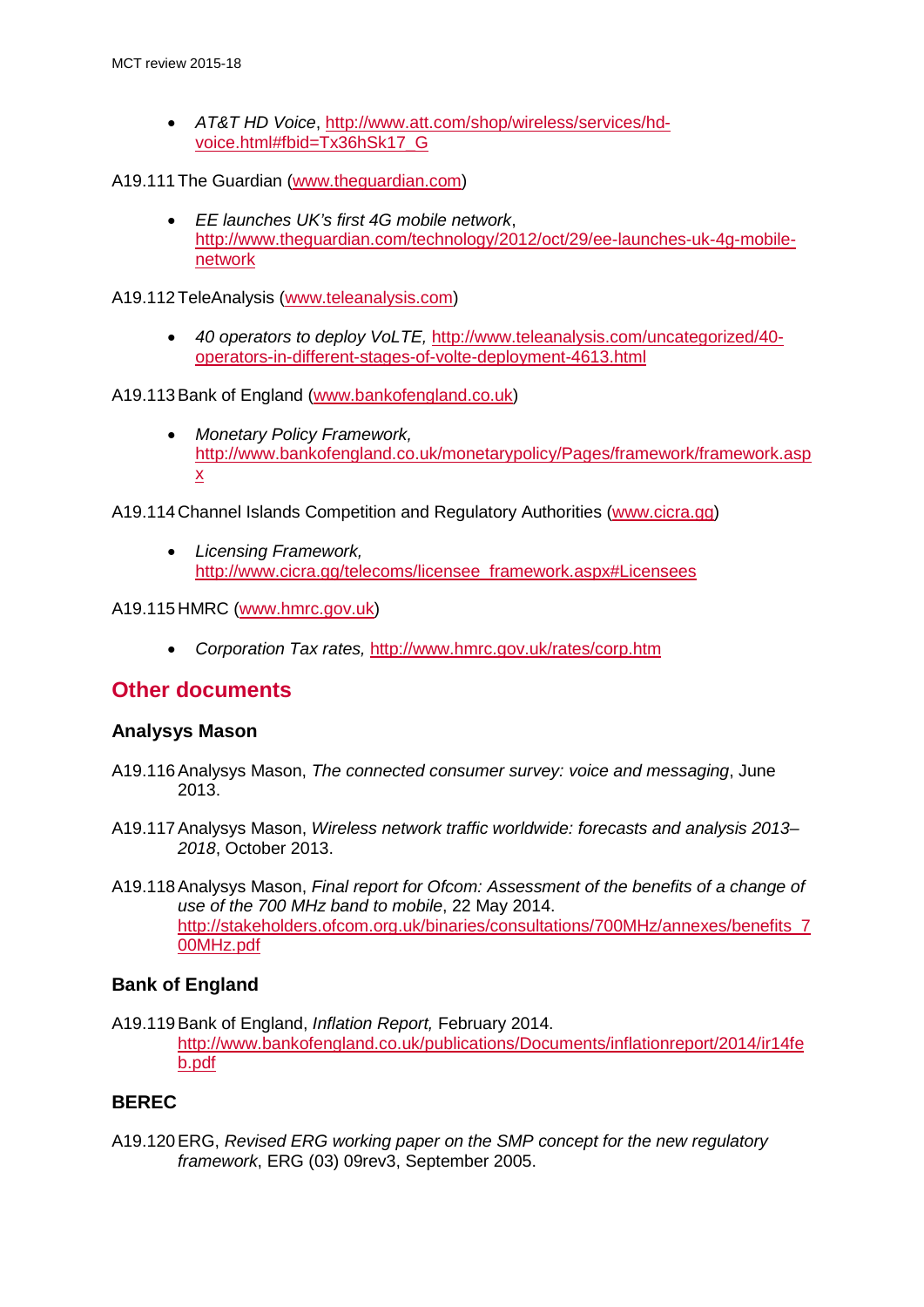[http://berec.europa.eu/doc/publications/public\\_hearing\\_concept\\_smp/erg\\_03\\_09rev](http://berec.europa.eu/doc/publications/public_hearing_concept_smp/erg_03_09rev3_smp_common_concept.pdf) [3\\_smp\\_common\\_concept.pdf](http://berec.europa.eu/doc/publications/public_hearing_concept_smp/erg_03_09rev3_smp_common_concept.pdf)

- A19.121ERG, ERG Common Position on Geographic Aspects of Market Analysis (definition and remedies), ERG (08) 20 final CP Geog Aspects 081016, October 2008. [http://www.irg.eu/streaming/ERG%20\(08\)%2020%20final%20CP%20Geog%20Asp](http://www.irg.eu/streaming/ERG%20(08)%2020%20final%20CP%20Geog%20Aspects%20081016.pdf?contentId=545387&field=ATTACHED_FILE) [ects%20081016.pdf?contentId=545387&field=ATTACHED\\_FILE](http://www.irg.eu/streaming/ERG%20(08)%2020%20final%20CP%20Geog%20Aspects%20081016.pdf?contentId=545387&field=ATTACHED_FILE)
- A19.122BEREC, BoR (10) 64, *BEREC report on the impact of bundled offers in retail and wholesale market definition*, December 2010. [http://berec.europa.eu/eng/document\\_register/subject\\_matter/berec/reports/?doc=2](http://berec.europa.eu/eng/document_register/subject_matter/berec/reports/?doc=209) [09](http://berec.europa.eu/eng/document_register/subject_matter/berec/reports/?doc=209)
- A19.123BEREC, *Termination Rates Benchmark Snapshot (as of July 2013): Integrated Report on Mobile Termination Rates, and SMS Termination Rates*, November 2013. [http://berec.europa.eu/eng/document\\_register/subject\\_matter/berec/reports/3900](http://berec.europa.eu/eng/document_register/subject_matter/berec/reports/3900-termination-rates-benchmark-snapshot-as-of-july-2013-integrated-report-on-mobile-termination-rates-and-sms-termination-rates) [termination-rates-benchmark-snapshot-as-of-july-2013-integrated-report-on-mobile](http://berec.europa.eu/eng/document_register/subject_matter/berec/reports/3900-termination-rates-benchmark-snapshot-as-of-july-2013-integrated-report-on-mobile-termination-rates-and-sms-termination-rates)[termination-rates-and-sms-termination-rates](http://berec.europa.eu/eng/document_register/subject_matter/berec/reports/3900-termination-rates-benchmark-snapshot-as-of-july-2013-integrated-report-on-mobile-termination-rates-and-sms-termination-rates)

# **BT**

A19.124BT, Carrier Price List

[https://www.btwholesale.com/pages/static/Library/Pricing\\_and\\_Contractual\\_Informa](https://www.btwholesale.com/pages/static/Library/Pricing_and_Contractual_Information/carrier_price_list/cpl_sectionb1telephony.htm) [tion/carrier\\_price\\_list/cpl\\_sectionb1telephony.htm](https://www.btwholesale.com/pages/static/Library/Pricing_and_Contractual_Information/carrier_price_list/cpl_sectionb1telephony.htm)

- Section B1 Telephony part no. 102 'Operator Services (BT to OLO)' [https://www.btwholesale.com/shared/document/CPL/SectionB1\\_Telephony/B102](https://www.btwholesale.com/shared/document/CPL/SectionB1_Telephony/B102_10.zip) [\\_10.zip](https://www.btwholesale.com/shared/document/CPL/SectionB1_Telephony/B102_10.zip)
- Section B1 Telephony part no. 106 'Non Geographic Call Services' [https://www.btwholesale.com/shared/document/CPL/SectionB1\\_Telephony/b1\\_0](https://www.btwholesale.com/shared/document/CPL/SectionB1_Telephony/b1_06.xls)\_ [6.xls](https://www.btwholesale.com/shared/document/CPL/SectionB1_Telephony/b1_06.xls)

## **Credit Suisse**

A19.125Credit Suisse, Credit Suisse Global Investment Returns Sourcebook 2014 (2014 Sourcebook).

## **Cullen International**

A19.126Cullen International, *Mobile termination rates - Moving towards pure LRIC?*, 27 February 2014. <http://www.cullen-international.com/product/documents/CTTEEU20140049>

## **Ecorys**

A19.127Ecorys, *Future electronic communications markets subject to ex-ante regulation*, 18 September 2013 [http://ec.europa.eu/information\\_society/newsroom/cf/dae/document.cfm?doc\\_id=31](http://ec.europa.eu/information_society/newsroom/cf/dae/document.cfm?doc_id=3148) [48](http://ec.europa.eu/information_society/newsroom/cf/dae/document.cfm?doc_id=3148) 

# **H3G**

A19.128Email from Mark Falcon (H3G) to Brian Potterill (Ofcom), 11 February 2014, 17.22.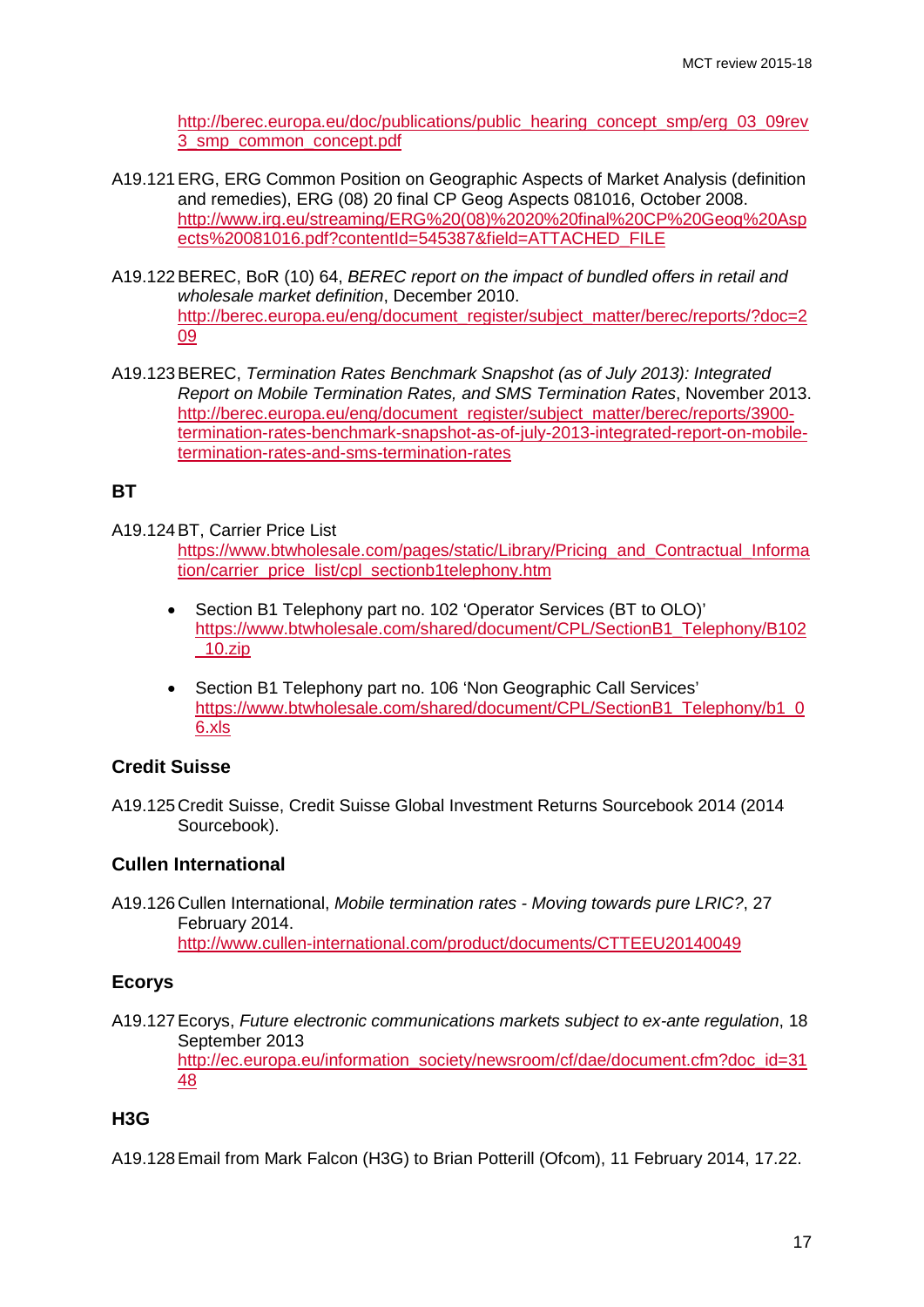# **HM Treasury**

A19.129HM Treasury, *Forecasts for the UK Economy: a comparison of independent forecasts*, May 2014. [https://www.gov.uk/government/uploads/system/uploads/attachment\\_data/file/3128](https://www.gov.uk/government/uploads/system/uploads/attachment_data/file/312824/201405forecomp.pdf) [24/201405forecomp.pdf](https://www.gov.uk/government/uploads/system/uploads/attachment_data/file/312824/201405forecomp.pdf)

# **ITU**

A19.130 ITU [\(www.itu.int\)](http://www.itu.int/)

- ITU, *Report ITU-R M.2134, Requirements related to technical performance for IMT-Advanced radio interface(s)*, 2008. [http://www.itu.int/dms\\_pub/itu](http://www.itu.int/dms_pub/itu-r/opb/rep/R-REP-M.2134-2008-PDF-E.pdf)[r/opb/rep/R-REP-M.2134-2008-PDF-E.pdf](http://www.itu.int/dms_pub/itu-r/opb/rep/R-REP-M.2134-2008-PDF-E.pdf)
- A19.131 ITU, *Recommendation ITU-R M.2012-1, Detailed specifications of the terrestrial radio interfaces of International Mobile Telecommunications-Advanced (IMT-Advanced),* February 2014. [https://www.itu.int/dms\\_pubrec/itu-r/rec/m/R-REC-](https://www.itu.int/dms_pubrec/itu-r/rec/m/R-REC-M.2012-1-201402-I!!PDF-E.pdf)[M.2012-1-201402-I!!PDF-E.pdf](https://www.itu.int/dms_pubrec/itu-r/rec/m/R-REC-M.2012-1-201402-I!!PDF-E.pdf)

# **OFT**

A19.132Office of Fair Trading, *Market definition, Understanding competition law*, December 2004. [www.oft.gov.uk/shared\\_oft/business\\_leaflets/ca98\\_guidelines/oft403.pdf](http://www.oft.gov.uk/shared_oft/business_leaflets/ca98_guidelines/oft403.pdf)

## **ONS**

- A19.133ONS, *Summary: UK Population Projected to Reach 70 Million by Mid-2027*, released 26 October 2011. [http://www.ons.gov.uk/ons/rel/npp/national-population](http://www.ons.gov.uk/ons/rel/npp/national-population-projections/2010-based-projections/sum-2010-based-national-population-projections.html)[projections/2010-based-projections/sum-2010-based-national-population](http://www.ons.gov.uk/ons/rel/npp/national-population-projections/2010-based-projections/sum-2010-based-national-population-projections.html)[projections.html](http://www.ons.gov.uk/ons/rel/npp/national-population-projections/2010-based-projections/sum-2010-based-national-population-projections.html)
- A19.134ONS, *International Comparison of the Formula Effect between the CPI and RPI*, 20 March 2012. [http://www.ons.gov.uk/ons/guide-method/user-guidance/prices/cpi-and](http://www.ons.gov.uk/ons/guide-method/user-guidance/prices/cpi-and-rpi/improving-the-timeliness-of-the-cpi-and-rpi-publication.pdf)[rpi/improving-the-timeliness-of-the-cpi-and-rpi-publication.pdf](http://www.ons.gov.uk/ons/guide-method/user-guidance/prices/cpi-and-rpi/improving-the-timeliness-of-the-cpi-and-rpi-publication.pdf)
- A19.135ONS, *National Statistician's consultation on options for improving the Retail Prices Index*, 8 October 2012. [http://www.ons.gov.uk/ons/about-ons/get](http://www.ons.gov.uk/ons/about-ons/get-involved/consultations/archived-consultations/2012/national-statistician-s-consultation-on-options-for-improving-the-retail-prices-index/index.html)[involved/consultations/archived-consultations/2012/national-statistician-s](http://www.ons.gov.uk/ons/about-ons/get-involved/consultations/archived-consultations/2012/national-statistician-s-consultation-on-options-for-improving-the-retail-prices-index/index.html)[consultation-on-options-for-improving-the-retail-prices-index/index.html](http://www.ons.gov.uk/ons/about-ons/get-involved/consultations/archived-consultations/2012/national-statistician-s-consultation-on-options-for-improving-the-retail-prices-index/index.html)
- A19.136ONS, *Introducing the new RPIJ measure of Consumer Price Inflation*, 12 March 2013. [http://www.ons.gov.uk/ons/guide-method/user-guidance/prices/cpi-and](http://www.ons.gov.uk/ons/guide-method/user-guidance/prices/cpi-and-rpi/introducing-the-new-rpij-measure-of-consumer-price-inflation.pdf)[rpi/introducing-the-new-rpij-measure-of-consumer-price-inflation.pdf](http://www.ons.gov.uk/ons/guide-method/user-guidance/prices/cpi-and-rpi/introducing-the-new-rpij-measure-of-consumer-price-inflation.pdf)
- A19.137ONS, *Consumer Price Inflation - December 2013*, published 14 January 2014. [http://www.ons.gov.uk/ons/rel/cpi/consumer-price-indices/december-](http://www.ons.gov.uk/ons/rel/cpi/consumer-price-indices/december-2013/consumer-price-inflation-reference-tables.xls)[2013/consumer-price-inflation-reference-tables.xls](http://www.ons.gov.uk/ons/rel/cpi/consumer-price-indices/december-2013/consumer-price-inflation-reference-tables.xls)